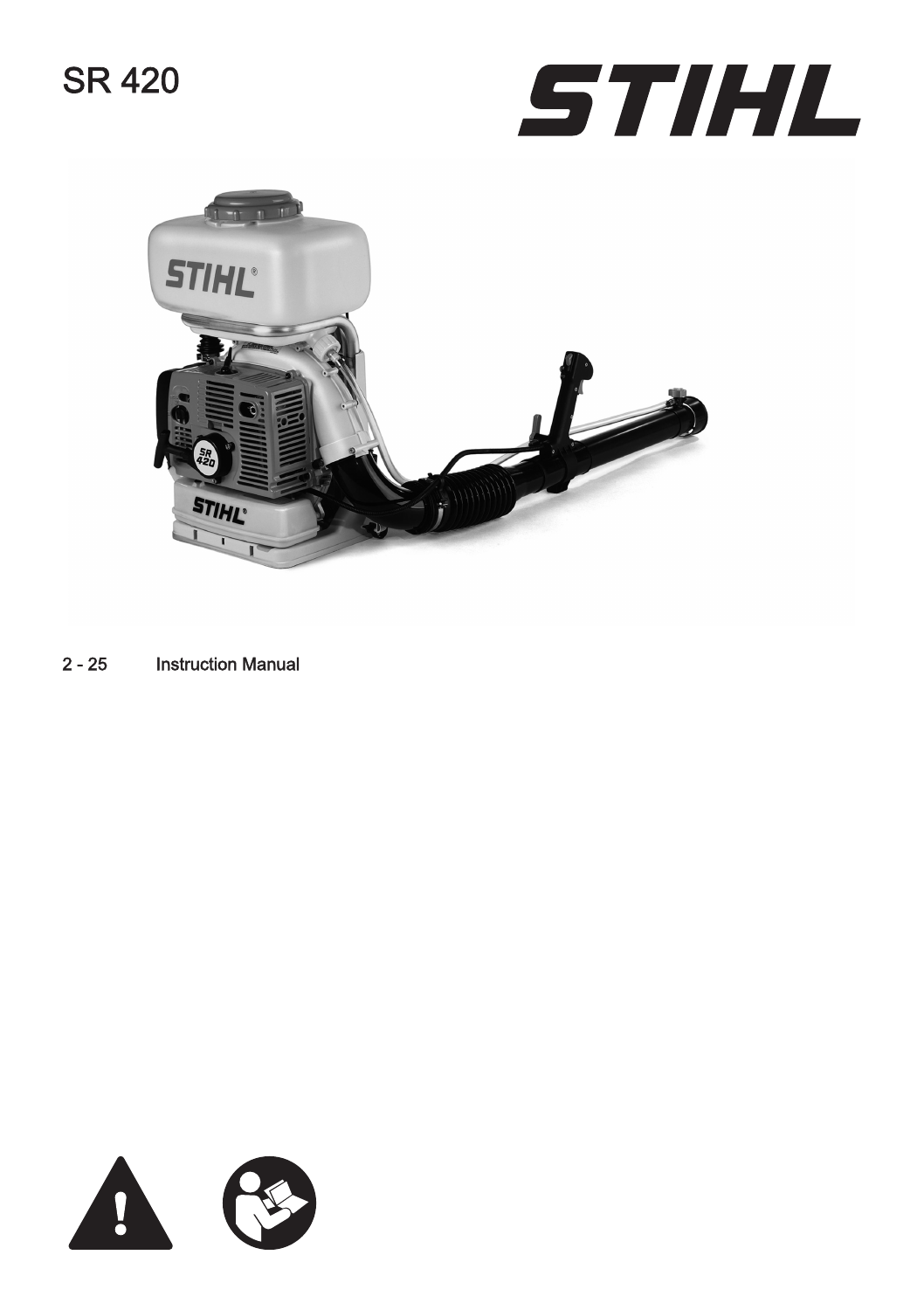#### <span id="page-1-0"></span>**Contents**

| 1  |                                                  |
|----|--------------------------------------------------|
| 2  | <b>Safety Precautions and Working Techni-</b>    |
|    |                                                  |
| 3  |                                                  |
| 4  |                                                  |
| 5  |                                                  |
| 6  |                                                  |
| 7  | Information Before You Start 12                  |
| 8  | Starting / Stopping the Engine 12                |
| 9  | <b>Calculating Required Quantity of Solution</b> |
|    |                                                  |
| 10 |                                                  |
| 11 |                                                  |
| 12 |                                                  |
| 13 | Cleaning the Air Filter 17                       |
| 14 |                                                  |
| 15 | Spark Arresting Screen in Muffler 19             |
| 16 |                                                  |
| 17 |                                                  |
| 18 | Maintenance and Care21                           |
| 19 | Minimize Wear and Avoid Damage22                 |
| 20 | Parts Subject to Wear and Tear22                 |
| 21 |                                                  |
| 22 |                                                  |
| 23 | Maintenance and Repairs 24                       |
| 24 |                                                  |
| 25 | EC Declaration of Conformity 24                  |
|    |                                                  |

Dear Customer,

Thank you for choosing a quality engineered STIHL product.

It has been built using modern production techni‐ ques and comprehensive quality assurance. Every effort has been made to ensure your satis‐ faction and trouble-free use of the product.

Please contact your dealer or our sales company if you have any queries concerning this product.

Your

Dr. Nikolas Stihl

# 1 Guide to Using this Manual

# 1.1 Pictograms

All the pictograms attached to the machine are shown and explained in this manual.

# 1.2 Symbols in text

# WARNING

Warning where there is a risk of an accident or personal injury or serious damage to property.

#### **NOTICE**

Caution where there is a risk of damaging the machine or its individual components.

# 1.3 Engineering improvements

STIHL's philosophy is to continually improve all of its products. For this reason we may modify the design, engineering and appearance of our products periodically.

Therefore, some changes, modifications and improvements may not be covered in this manual.

# 2 Safety Precautions and Working Techniques



Special safety precautions must be observed when working with the power tool.



It is important that you read and understand the User Manual before commissioning and keep it in a safe place for future reference. Non-com‐ pliance with the User Manual may cause serious or even fatal injury.

Observe all applicable local safety regulations, e.g. by trade organizations, social insurance institutions, labor safety authorities etc.

If you have not used this machine before: Have your dealer or other experienced user show you how to handle your machine safely or attend a specialist course.

Minors must never work with the machine – except for young people over the age of 16 who are being trained under supervision.

Children, animals and onlookers must not be allowed near the machine.

When the machine is not in use, put it in a place where it does not endanger others. Secure the machine against unauthorized access.

The user is responsible for accidents or risks involving third parties or their property.

Original Instruction Manual<br>0000000028\_015\_GB 0000000028\_015\_GB Original Instruction Manual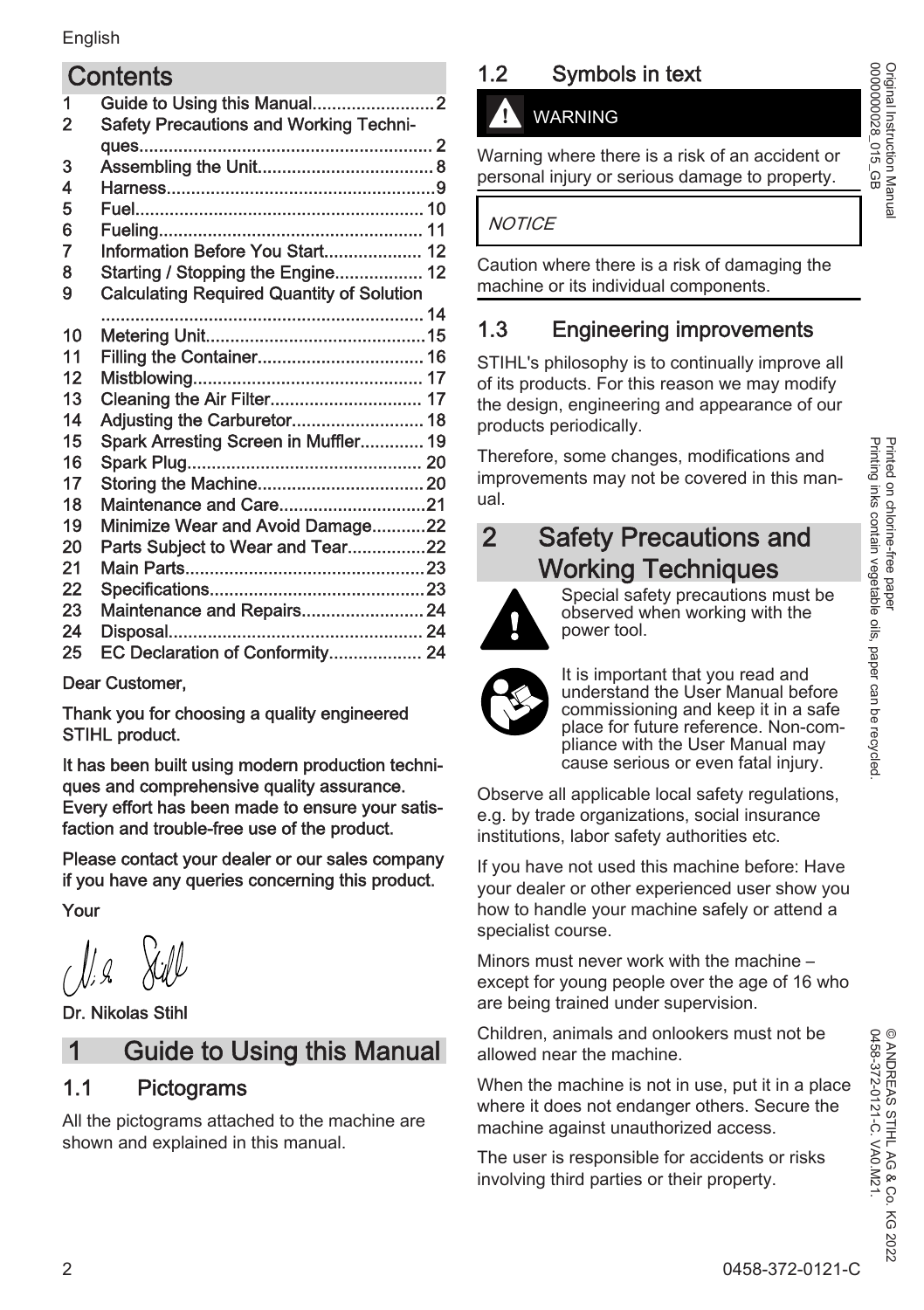Do not pass on or lend the machine to persons who are not familiar with this model and its handling – always include the User Manual.

The use of machines that emit noise may be limi‐ ted to certain hours of the day as specified by national and/or regional or local regulations.

Do not operate your machine if any of its compo‐ nents are damaged. Pay special attention to the tightness of the container (no leaks).

Operate the power tool only if it is complete and properly assembled.

Do not use a high-pressure washer to clean the power tool. The solid jet of water may damage parts of the unit.

#### 2.1 Physical fitness

To operate the power tool you must be rested, in good physical condition and mental health. If you have any condition which may be aggravated by strenuous work, check with your doctor before operating a power tool.

If you have a pacemaker: The ignition system of your machine produces an electromagnetic field of very low intensity. This field may interfere with some pacemakers. To reduce health risks, STIHL recommends that persons with pacemak‐ ers consult their physician and the pacemaker manufacturer before operating this tool.

Do not operate the power tool if you are under the influence of any substance (drugs, alcohol) which might impair vision, dexterity or judgment.

#### 2.2 Applications

This mistblower is suitable for applying fungi‐ cides, herbicides and pesticides at ground level. Spraying overhead is possible with mistblowers equipped with a pressure pump. Typical areas of application are in fruit, vegetable, wine and crop growing, plantations, flower growing, grassland and forestry.

Only use plant protection products that are spe‐ cifically approved for use in sprayers/mistblow‐ ers.

Do not use your power tool for any other purpose because of the increased risk of accidents and damage to the power tool. The product must not be modified in any way - this may also lead to accidents or damage to the unit.

#### 2.3 Accessories and replacement parts

Only use parts and accessories that are explicitly approved for this power tool by STIHL or are technically identical. If you have any questions in this respect, consult your dealer. Use only high quality parts and accessories. Otherwise there is a risk of accidents and damage to the unit.

STIHL recommends the use of original STIHL parts and accessories. They are specifically designed to match the product and meet your performance requirements.

Never attempt to modify your power tool in any way since this may increase the risk of personal injury. STIHL excludes all liability for personal injury and damage to property caused while using unauthorized attachments.

## 2.4 Clothing and equipment

Wear proper protective clothing and equipment when using, filling and cleaning the power tool. Follow the chemical manufacturer's user manual with respect to protective equipment.

Immediately change work clothes contaminated with plant control chemicals.



Clothing must be snug-fitting but allow complete freedom of move‐ ment.



For some plant control chemicals it is necessary to wear impermeable cov‐ eralls.

If you are spraying overhead, wear impermeable head covering.



Avoid any clothing, scarves, neckties, jewelry or anything that could get into the air intake. Tie up and confine long hair above your shoulders so that it cannot be pulled into the machine.



Wear impermeable safety boots with a non-slip sole which are resistant to plant protection products.

Do not wear sandals or go barefoot.

# WARNING



To reduce the risk of eve injuries. wear close-fitting safety glasses in accordance with European Standard EN 166. Make sure the safety glasses are a snug fit.

Wear a suitable respirator.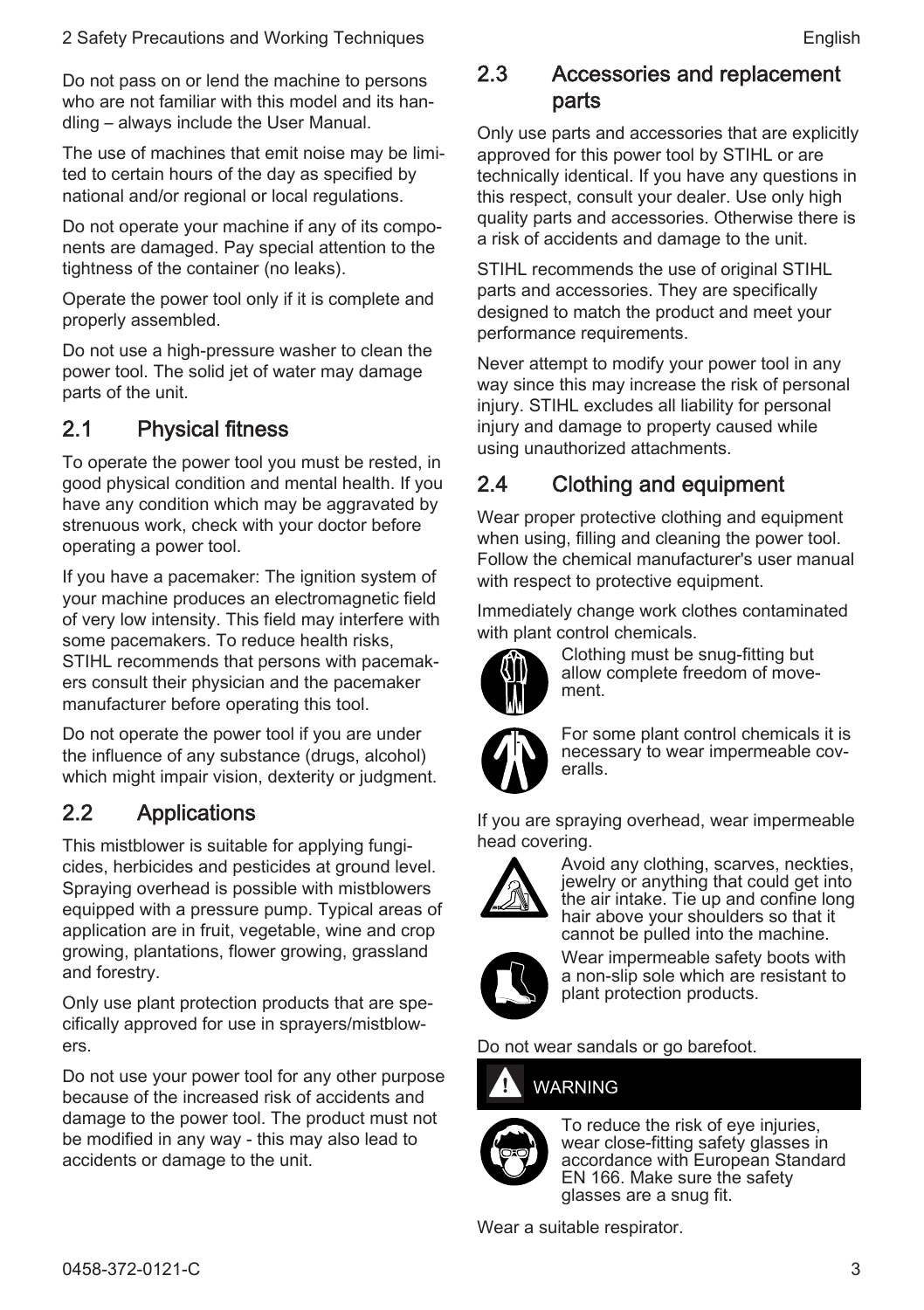Wear "personal" sound protection, e.g. ear defenders.

Breathing plant control chemicals may endanger your health. Always wear a suitable respirator to protect yourself against health risks and allergic reactions. Observe warnings in the user manual of the plant protection product and all applicable local safety regulations, standards and ordinan‐ ces.



Wear impermeable gloves resistant to plant control chemicals.

#### 2.5 Handling Plant Control Chemi‐ cals

Read the user manual supplied with the plant protection chemical prior to use. Follow the instructions with respect to mixing, using, per‐ sonal protective equipment, storage and disposal.

Observe the legal requirements for handling plant protection products.

Plant protection chemicals may contain substan‐ ces that are harmful to humans, animals, plants and the environment – risk of poisoning and risk of serious or fatal injuries!

Plant protection chemicals may be used only by persons trained in their handling and the appro‐ priate first-aid measures.

Keep the user manual or label of the plant con‐ trol chemical available at all times in order to inform the doctor about the chemical concerned in an emergency. In an emergency, follow the chemical manufacturer's instructions provided or on the label.

#### 2.5.1 Mixing the Spray Solution

Mix the plant protection product strictly in accord‐ ance with the manufacturer's instructions – incor‐ rect mixtures may produce toxic fumes or explo‐ sive solutions.

- Never spray liquid plant control chemicals undiluted
- Prepare solution and fill the container outdoors only or in well-ventilated locations.
- Only prepare sufficient solution for the job on hand so that nothing is left over
- Mix different chemicals only in accordance with the manufacturer's instructions – incorrect mixtures may produce toxic fumes or explo‐ sive solutions

English 2 Safety Precautions and Working Techniques

– Do not mix different plant protection products unless such a mixture is approved by the man‐ ufacturer

#### 2.5.2 Filling the Solution Container

- Stand the power tool securely on a level sur‐ face – do not fill the container above the maximum mark
- $-$  To reduce the risk of injury, do not fill the power tool while wearing it on your back.
- Close the valve lever before filling.
- When filling from central water supply, do not immerse the end of the hose in the solution – sudden low pressure in the system may cause the solution to be sucked back into the water supply
- Before filling the container with spray solution, carry out test run with fresh water and check all parts of the sprayer for leaks
- After filling, fit the filler cap and tighten it down firmly

#### 2.5.3 UseUse

- Work only in the open or in very well ventilated locations, e.g. open greenhouses
- Do not eat, drink or smoke while working with plant protection chemicals
- Never blow through nozzles or other compo‐ nents by mouth
- Avoid contact with plant control chemicals immediately change clothing contaminated with plant control chemical
- Do not spray in windy conditions

Unfavorable weather conditions may result in an incorrect concentration of the plant protection product. Overdosing may damage plants and the environment. Under-dosing may result in unsuc‐ cessful plant treatment.

In order to reduce the risk of damage to the envi‐ ronment and plants, do not operate the sprayer:

- in windy conditions
- at temperatures above 25°C in the shade
- in direct sunlight

In order to reduce the risk of accidents and dam‐ age to the power tool, never operate the power tool with:

- flammable liquids
- viscous or sticky liquids
- caustic or corrosive chemicals
- $-$  liquids hotter than 50 °C

#### 2.5.4 Bearing

- During work breaks, do not leave the power tool in the hot sun or near any heat source
- Do not store spray solution in the container for longer than one day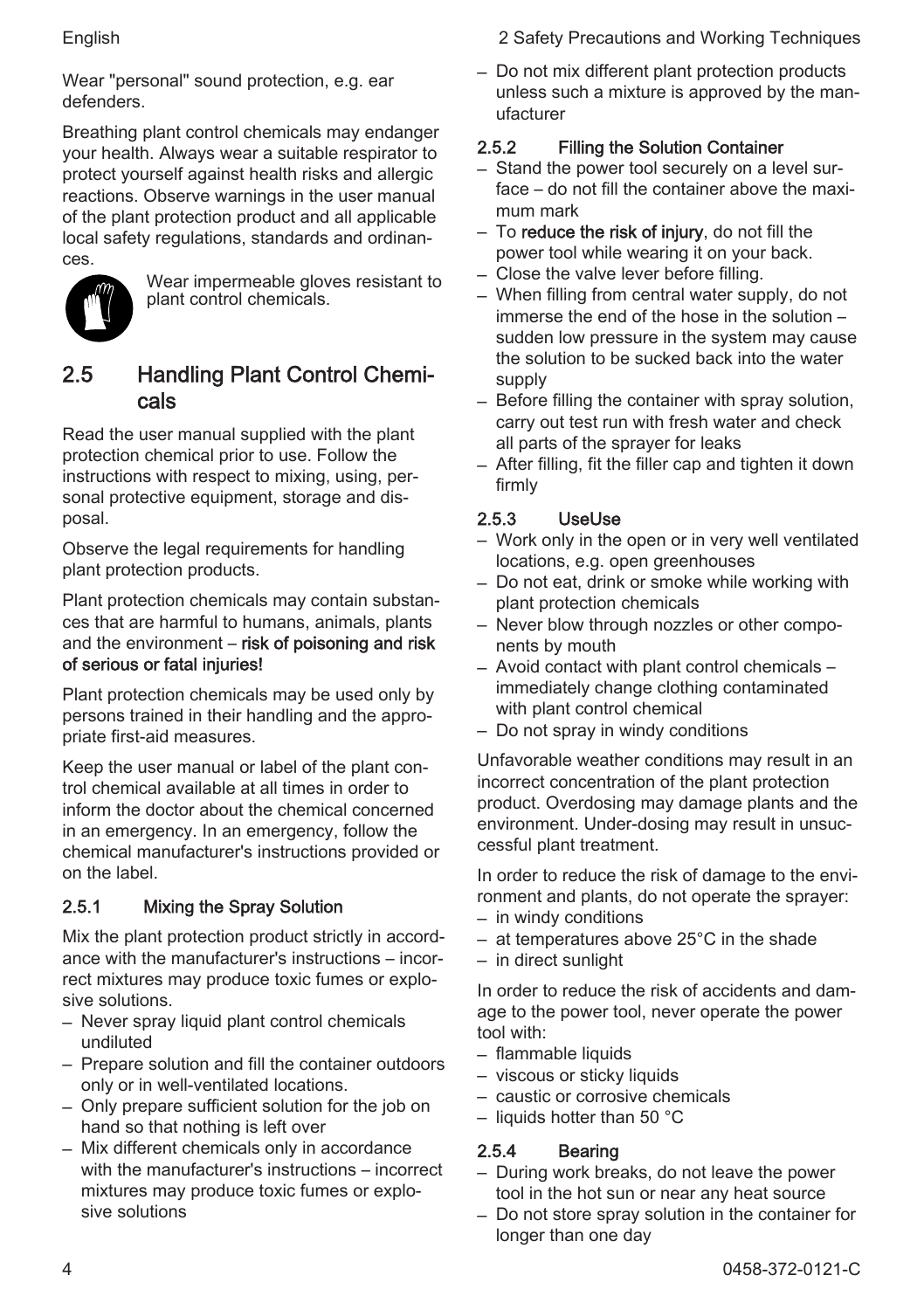- 2 Safety Precautions and Working Techniques **English** English
- Store and transport spray solution only in approved containers
- Never store the spray solution in containers intended for foods, drinks or animal feed
- Do not store spray solution with foods, drinks or animal feed
- Keep spray solution out of the reach of chil‐ dren and animals
- Store the power tool empty and clean
- Store the spray solution and power tool in a place secured against unauthorized use.
- Store the spray solution and power tool in a dry place protected from frost.

#### 2.5.5 Disposal

Never dispose of residual chemicals or contami‐ nated rinsing solutions in waterways, drains, sewers, street gutters or manholes.

– Dispose of residual chemicals and used con‐ tainers in accordance with local waste dis‐ posal regulations

## 2.6 Transporting the machine

Always stop the engine.

Transporting in a vehicle:

- Secure the machine against overturning, dam‐ age and fuel spillage
- The container must be empty and clean

#### 2.7 Refueling



#### Gasoline is extremely flammable –

keep it away from naked flames – do not spill any fuel – no smoking.

Always shut off the engine before refueling.

Do not fuel a hot engine – fuel may spill and cause a fire.

Open the fuel cap carefully to allow any pressure build-up in the tank to release slowly and to pre‐ vent fuel spraying out.

Only refuel the machine in a well ventilated place. If you spill fuel, wipe the machine immedi‐ ately – if fuel gets on your clothing, change immediately.



Check for fuel leakage! Never start the engine if fuel has been spilled or is leaking – Fatal burns may result!



After fueling, tighten down the screwtype fuel cap as securely as possible.

This helps reduce the risk of unit vibrations caus‐ ing an incorrectly tightened fuel cap to loosen or come off and spill quantities of fuel.

#### 2.8 Before starting

Check that your power tool is properly assem‐ bled and in good condition, especially if it has been subjected to unusually high loads for which it was not designed (e.g. heavy impact or a fall).

- Check the fuel system for leaks, especially the visible parts, e. g., fuel cap, hose connections, manual fuel pump (only in machines with a manual fuel pump). In case of leakage and damage, do not start the engine – risk of fire! Have the machine serviced by a dealer before using it
- The setting lever must move easily to **STOP** or 0
- Throttle trigger must move freely and spring back by itself to the idle position
- Check that the spark plug boot is secure a loose boot may cause sparking that could ignite combustible fumes and cause a fire!
- Check the fuel system for leaks
- Check the condition and tightness of con‐ tainer, hose and metering unit
- Check condition of harness straps and replace damaged or worn straps

#### To reduce the risk of accidents and personal

injury, do not operate your power tool if it is not properly assembled and in good condition!

For emergencies: Practice removing and putting down the power tool. To avoid damage, do not throw the machine to the ground when practic‐ ing.

#### 2.9 Starting the engine

Start the engine at least 3 meters from the fuel‐ ing spot, outdoors only.

Your power tool is designed to be operated by one person only. Do not allow other persons in the work area – even when starting.

Always proceed as described in the user manual.

Place the machine on level ground only, ensure that you have a secure footing and hold the machine securely.

If an assistant is required to put the power tool on your back, make sure that

- the engine is running at idle speed
- the assistant is not standing in the area of the exhaust outlet and breathing exhaust fumes
- the valve lever is closed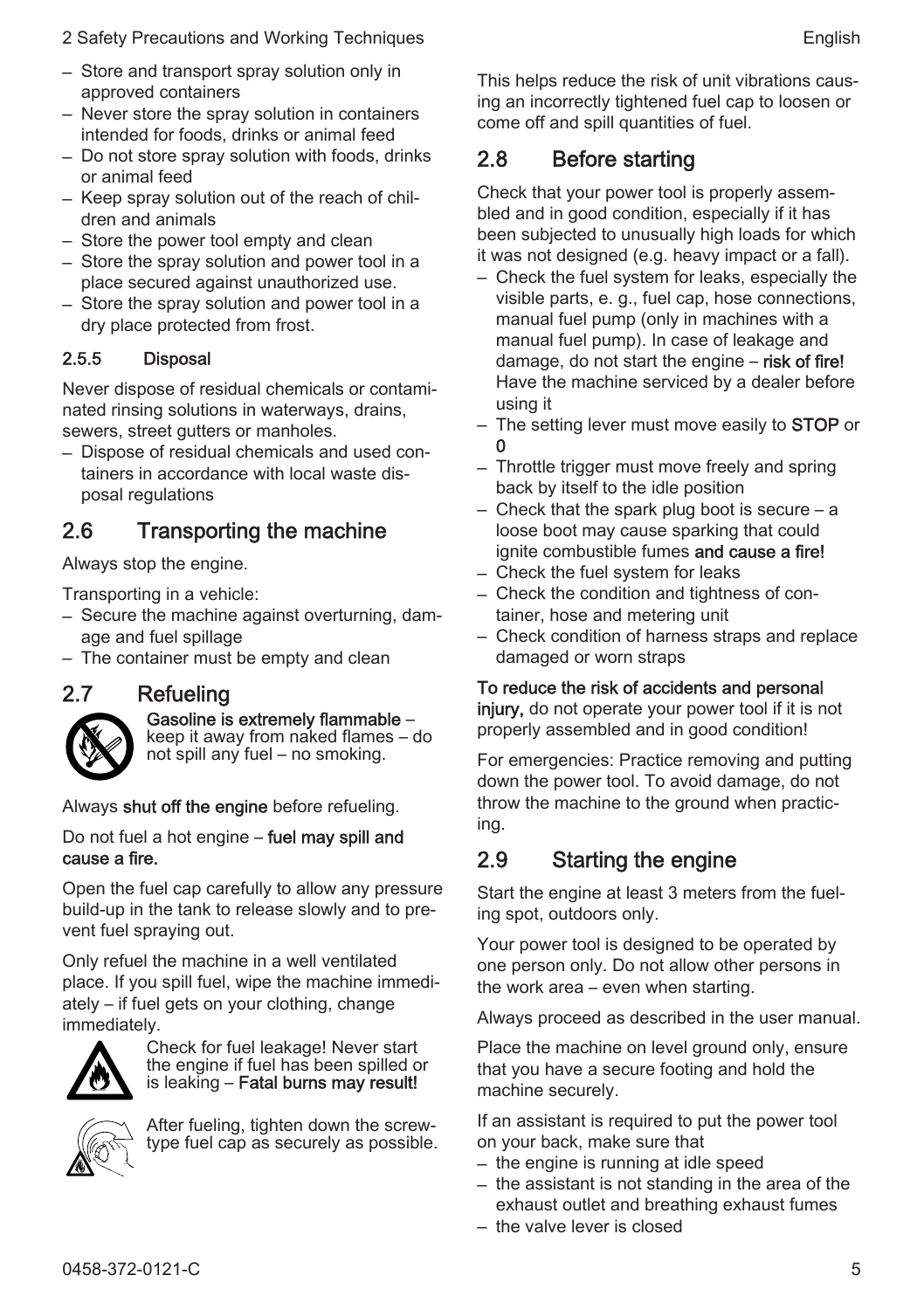English 2 Safety Precautions and Working Techniques

- the assistant is not standing in the area of the outlet nozzle
- The assistant leaves the work area immedi‐ ately after you have put the power tool on your back

#### 2.10 Dusting and Granulate Spread‐ ing Attachment (Special Acces‐ sory)

Powder or dry granulate can be applied in the dusting and spreading mode.

Observe legal requirements for handling the chemicals.

Observe the User Manual or the label of the plant protection product.

#### Use

Electrostatic charging with sparking can occur when working with the dusting and spreading attachment.

The risk is greatest

- in extremely dry weather conditions
- When using powdered products, which create a highly concentrated dust cloud

To reduce the risk of accidents and damage to the power tool, never operate it with explosive or combustible materials

Do not apply sulphur or compounds containing sulphur since they are highly explosive and have a very low ignition point.

To reduce the risk of sparking, explosion or fire, make sure the discharge system is completely and properly mounted to the machine. It consists of a conductive wire in the spray tube connected to a metal chain. The metal chain must make contact with a conductive surface to dissipate electrostatic charges.

Do not operate your machine on a non-conduc‐ tive surface (e.g. plastic, asphalt).

Never operate your machine with a missing or damaged discharge system.

Follow the mounting instructions supplied with the "Dusting and Granulate Spreading Attach‐ ment".

#### 2.11 Holding and guiding the machine



Carry the power tool on your back with both har‐ ness straps – do not hang it over one shoulder. Hold and control the blower tube with your right hand on the control handle – even if you are lefthanded.

Work only slowly, moving in a forwards direction – always observe the discharge area of the blower tube – do not move backwards – risk of tripping!

Keep the power tool and container upright. To avoid the risk of chemical leaking from the con‐ tainer and causing injury, do not bend forwards.

# 2.12 While working



#### Do not direct the air blast towards bystanders

since the air flow can blow small objects at great speed.

In the event of impending danger or in an emer‐ gency, switch off the engine immediately by moving the setting lever to STOP or 0.

Quickly releasing power tool in an emergency:

- Open the fastener on the hip belt (special accessory)
- Slip the straps off your shoulders
- Drop the power tool to the ground

Never leave a running machine unattended.

Take special care in slippery conditions – dampness, snow, ice, on slopes or uneven ground.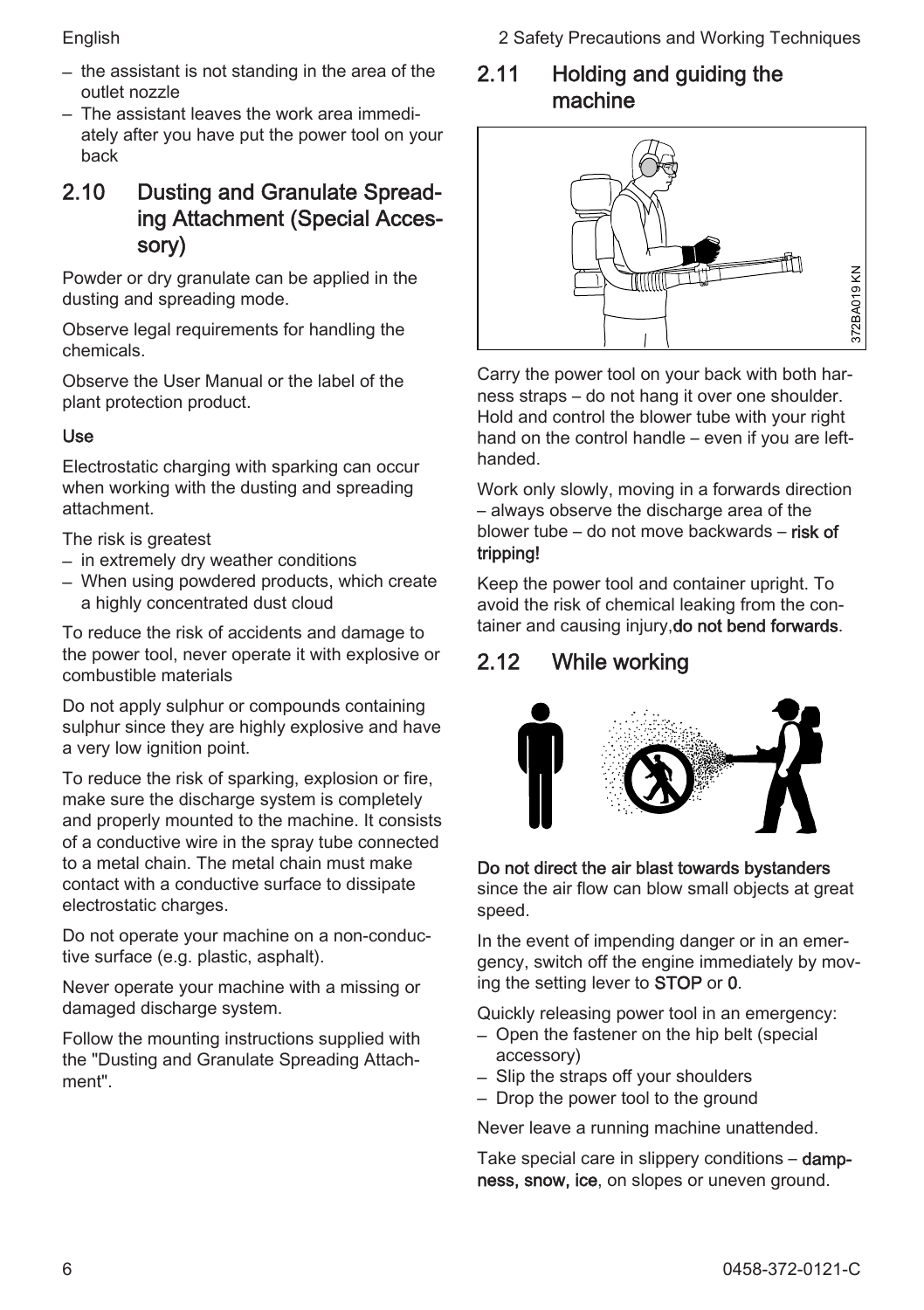Watch out for obstacles: Be careful of refuse, tree stumps, roots and ditches which could

#### cause you to trip or stumble

Be particularly alert and cautious when wearing hearing protection because your ability to hear warnings (shouts, alarms, etc.) is restricted.

Take breaks when you start getting tired or feel‐ ing fatigue – risk of accidents!

Work calmly and carefully – in daylight conditions and only when visibility is good. Proceed with caution, do not put others in danger.

Do not work on a ladder or in unstable locations.

When working in open ground and gardens take special care to avoid harming small animals.

To reduce the risk of electrocution, never operate this power tool in the vicinity of live wires or power cables.

Always clean the spray container and hose sys‐ tem before changing to a different plant protec‐ tion product.



As soon as the engine is running, the power machine generates toxic exhaust gas.As soon as the engine is running, the power machine gener‐ ates toxic exhaust gas. These gases may be odorless and invisible and may contain unburned hydrocarbons and benzene. Never work with the machine in closed or poorly ventilated rooms.

To reduce the risk of serious or fatal injury from breathing toxic fumes, ensure proper ventilation when working in trenches, hollows or other confined locations.

Stop work immediately if you start suffering from nausea, headaches, impaired vision (e.g. your field of vision gets smaller), impaired hearing, dizziness, or impaired concentration – these symptoms may possibly be the result of too-high exhaust gas concentration – Risk of accidents!

Operate your power tool so that it produces a minimum of noise and emissions – do not run the engine unnecessarily, accelerate the engine only when working.

To reduce the risk of fire, **do not smoke** while operating or standing near your power tool. Com‐ bustible fuel vapor may escape from the fuel sys‐ tem.

If your power tool is subjected to unusually high loads for which it was not designed (e.g. heavy impact or a fall), always check that it is in good

condition before continuing work – see also "Before Starting". Check the fuel system for leaks and make sure the safety devices are working properly. Do not continue operating your power tool if it is damaged. In case of doubt, con‐ tact a dealer.

#### 2.13 After finishing work

Close the valve lever.

Always shut off the engine before taking the power tool off your back.

After finishing work, put the power tool down on a level, non-flammable surface. Do not place the machine near easily flammable materials (e.g. wood chips, bark, dry grass, fuel) – risk of fire!

Check all parts of the power tool for leaks.

After finishing work, thoroughly clean the power tool and wash your hands, face and, if neces‐ sary, your clothes.

Keep other people and animals away from the areas that have been sprayed and do not walk on them until the plant protection chemical has dried.

#### 2.14 Vibrations

Prolonged use of the power tool may result in vibration-induced circulation problems in the hands (whitefinger disease).

No general recommendation can be given for the length of usage because it depends on several factors.

The period of usage is prolonged by:

- Hand protection (wearing warm gloves)
- Work breaks

The period of usage is shortened by:

- Any personal tendency to suffer from poor cir‐ culation (symptoms: frequently cold fingers, tingling sensations).
- Low outside temperatures.
- The force with which the handles are held (a tight grip restricts circulation).

Continual and regular users should monitor closely the condition of their hands and fingers. If any of the above symptoms appear (e.g. tingling sensation in fingers), seek medical advice.

#### 2.15 Maintenance and Repairs

Service the machine regularly. Do not attempt any maintenance or repair work not described in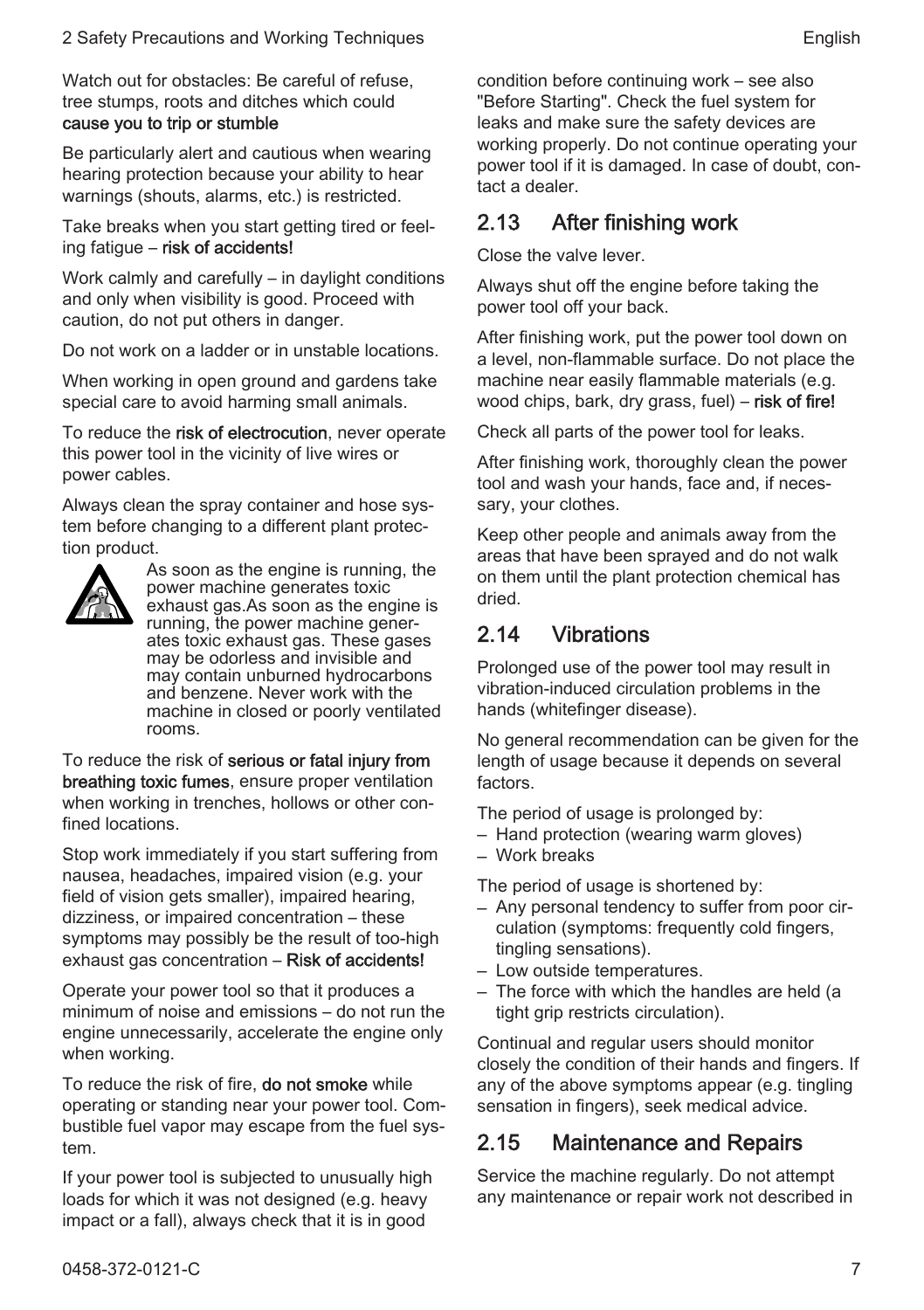<span id="page-7-0"></span>the instruction manual. Have all other work per‐ formed by a servicing dealer.

STIHL recommends that you have servicing and repair work carried out exclusively by an author‐ ized STIHL servicing dealer. STIHL dealers are regularly given the opportunity to attend training courses and are supplied with the necessary technical information.

Only use high-quality replacement parts in order to avoid the risk of accidents and damage to the machine. If you have any questions in this respect, consult a servicing dealer.

STIHL recommends the use of genuine STIHL replacement parts. They are specifically designed to match your model and meet your performance requirements.

To reduce the risk of injury, always shut off the engine before carrying out any maintenance or repairs or cleaning the machine. – Exception: Carburetor and idle speed adjustments.

Do not turn the engine over on the starter with the spark plug boot or spark plug removed unless the slide control / stop switch is on STOP or 0 since there is otherwise a risk of fire from uncontained sparking.

To reduce the risk of fire, do not service or store your machine near open flames.

Check the fuel filler cap for leaks at regular inter‐ vals.

Use only a spark plug of the type approved by STIHL and make sure it is in good condition – see "Specifications".

Inspect the ignition lead (insulation in good con‐ dition, secure connection).

Check the condition of the muffler.

To reduce the risk of fire and damage to hearing. do not operate your machine if the muffler is damaged or missing.

Do not touch a hot muffler since **burn injury** will result.

Vibration behavior is influenced by the condition of the AV elements – check the AV elements at regular intervals.

# 3 Assembling the Unit

#### **NOTICE**

The throttle cable is already connected and must not be kinked during assembly.

# 3.1 Mounting the Elbow



The combination wrench and carburetor screw‐ driver are stowed on the underside of the machine.

- ► Line up the stops on the elbow and stub and push the elbow (1) into the stub (2) as far as it will go. Fit the nut (3) in the hexagon recess in the stub
- ► Insert the screw in the nut from the other side and tighten moderately – the elbow must still turn.

# 3.2 Mounting the Extension Tube



- ► Rotate the pleated hose (1) as far as stop.
- ► Swing control handle (2) to horizontal position.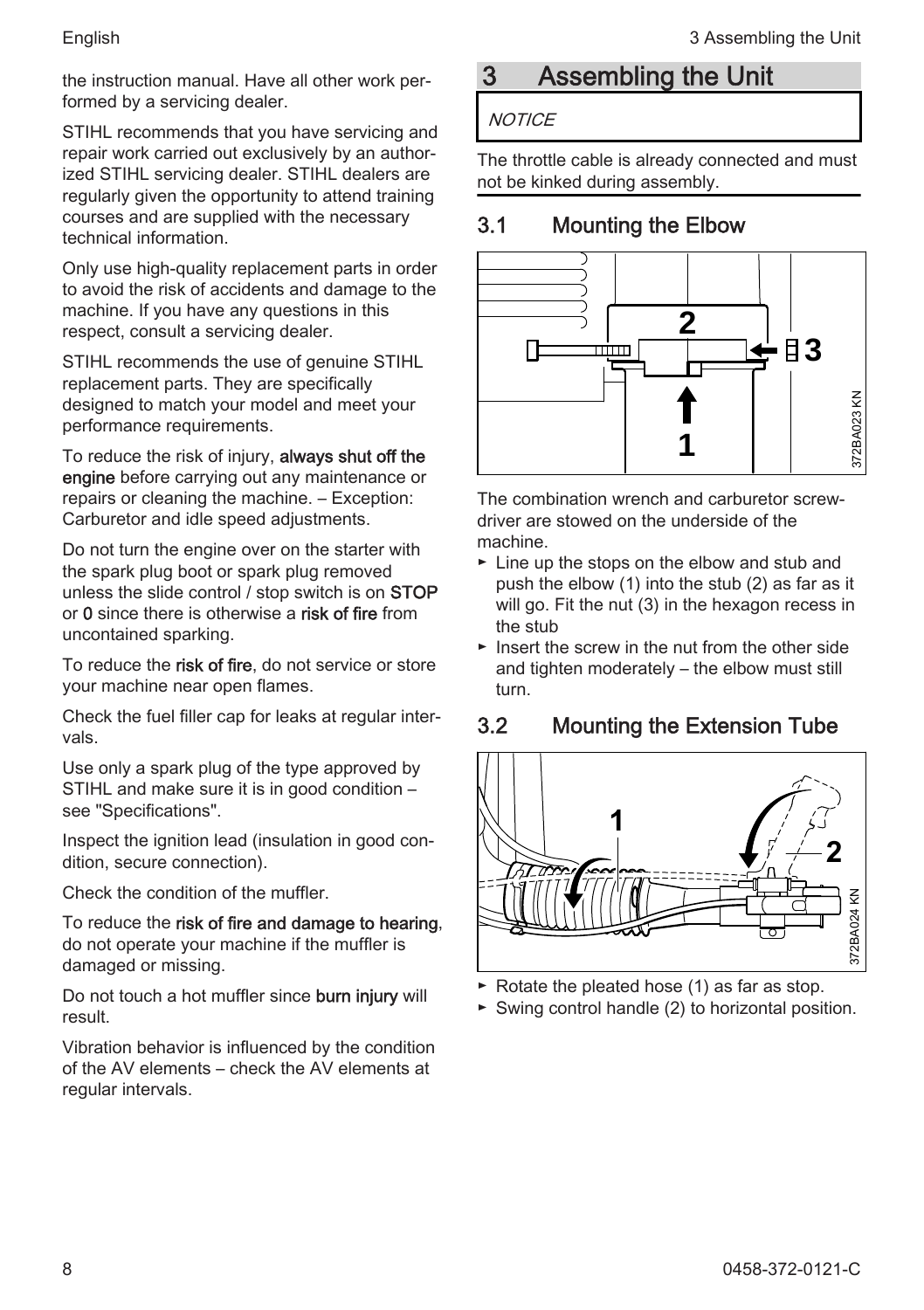<span id="page-8-0"></span>

- ► Push the extension tube (3) into the pleated hose (1) as far as it will go.
- $\blacktriangleright$  The metering unit (4) must point in the same direction as the control handle.



► Tighten down the clamp screw (5) (see "Adjusting the Control Handle").

# 3.3 Fitting the Liquid Hose



► Secure liquid hose (1) from the container to the pleated hose with the retainer (2).



- ► Use hose clips (4) to secure hose (1) and hose (3) to the stubs on the stop cock.
- ► Close the stop cock (move lever to vertical position).
- ► Fill up with water and check all hose connec‐ tions for leaks.

## 3.4 Adjusting the Control Handle



- ► Put the machine on your back.
- ► Loosen the clamp screw (1).
- ► Move the control handle (2) along the tube to the most comfortable position.
- $\blacktriangleright$  Tighten down the clamp screw (1).

## 4 Harness

## 4.1 Attaching the Harness



► Attach strap hook to the backplate.

## 4.2 Adjusting the Harness



► Pull the ends of the straps downward to tighten the harness.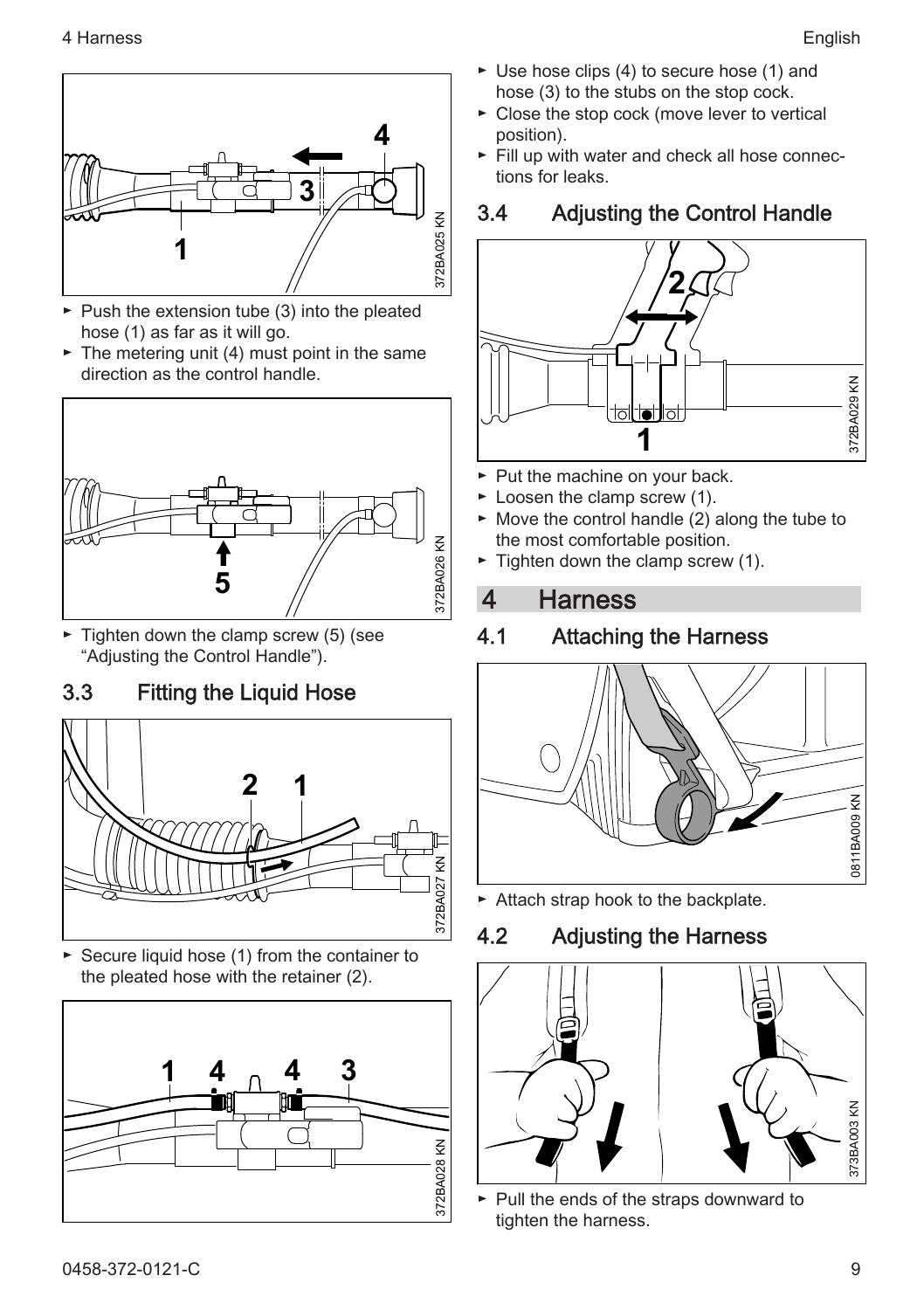## <span id="page-9-0"></span>4.3 Loosening the Harness



- ► Lift the tabs of the sliding adjusters.
- ► Adjust the harness so that the backplate fits snugly and securely against your back.

#### 4.4 Throwing Off Machine



Before using the machine, make yourself familiar with how to release and throw off the backpack.

In an emergency, quickly throw the machine off your back as follows:

- ► Open the quick-release fastener on the waist belt (special accessory).
- ► Open the strap hook on the backplate by snapping it forwards (**arrow**).
- $\triangleright$  Throw the machine to the rear.

## 5 Fuel

The engine requires a mixture of gasoline and engine oil.

# WARNING

Avoid direct skin contact with fuel and breathing in of gasoline fumes.

## 5.1 STIHL MotoMix

STIHL recommends using STIHL MotoMix. This pre-blended fuel is free of benzene and lead, is distinguished by a high octane rating, and always provides the proper mixing ratio.

STIHL MotoMix uses STIHL HP Ultra two-stroke engine oil for optimum engine life.

MotoMix is not available in all markets.

#### 5.2 Mixing fuel

#### **NOTICE**

Unsuitable fuels or a mixing ratio that deviates from the specification can lead to severe engine damage. The engine, seals, fuel lines and fuel tank may be damaged if low-quality gasoline or engine oil is used.

#### 5.2.1 Gasoline

Use only **high-quality gasoline** with an octane rating of at least 90 ROC – leaded or unleaded.

Gasoline with an alcohol component exceeding 10% can cause impaired engine performance in engines with manually adjustable carburetors and thus should not be used in these engines.

Engines with M-Tronic deliver full engine per‐ formance using gasoline with an alcohol compo‐ nent of up to 27% (E27).

#### 5.2.2 Engine oil

If you mix the fuel yourself, use only STIHL twostroke engine oil or another high-performance engine oil classified as JASO FB, JASO FC, JASO FD, ISO-L-EGB, ISO-L-EGC or ISO-L-EGD.

STIHL specifies STIHL HP Ultra two-stroke engine oil or an equivalent high-performance engine oil in order to maintain emission limits over the machine's service life.

#### 5.2.3 Mixing ratio

with STIHL two-stroke engine oil 1:50: 1:50 = 1 part oil + 50 parts gasoline

#### 5.2.4 Examples

| Quantity of gaso-<br>line | <b>STIHL two-stroke</b><br>engine oil 1:50 |       |  |  |  |  |  |
|---------------------------|--------------------------------------------|-------|--|--|--|--|--|
| Liters                    | Liters                                     | (ml)  |  |  |  |  |  |
|                           | 0.02                                       | 20)   |  |  |  |  |  |
| 5                         | 0.10                                       | 100)  |  |  |  |  |  |
| 10                        | 0.20                                       | (200) |  |  |  |  |  |
| 15                        | 0.30                                       | 300'  |  |  |  |  |  |
| 20                        | 0.40                                       | 400)  |  |  |  |  |  |
| 25                        | 0.50                                       | (500) |  |  |  |  |  |

► Pour oil into an approved safety fuel canister first, then add gasoline and mix thoroughly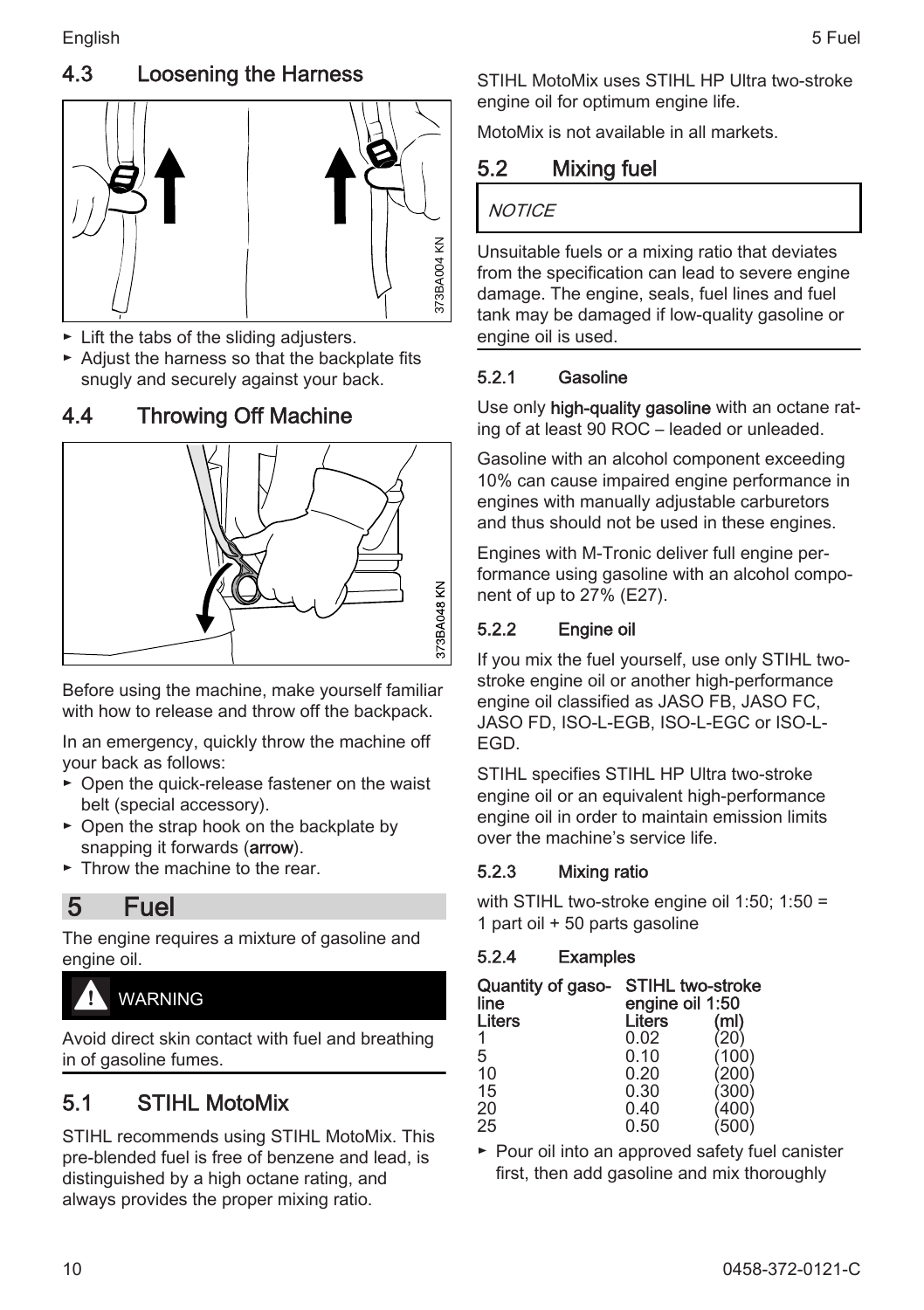## <span id="page-10-0"></span>5.3 Storing fuel mixture

Store in approved safety fuel canisters only in a dry, cool and secure place protected against light and sunlight.

Fuel mixture deteriorates with age – mix only as much as needed for a few weeks. Do not store fuel mixture for longer than 30 days. The fuel mixture can become unusable more quickly if exposed to light, sunlight or low or high tempera‐ tures.

STIHL MotoMix however can be stored for up to 5 years without any problems.

► Shake the canister containing the fuel mixture thoroughly before refueling

# WARNING

Pressure may have built up in the canister – open it carefully.

► The fuel tank and the canister in which fuel mixture is stored should be cleaned thoroughly from time to time

Residual fuel and the liquid used for cleaning must be disposed of in accordance with regula‐ tions and without harming the environment!



# 6.1 Preparations



- ► Before fueling, clean the filler cap and the area around it to ensure that no dirt falls into the tank.
- ► Position the machine so that the filler cap is facing up.

STIHL recommends you use the STIHL filler noz‐ zle for fuel (special accessory).

## 6.2 Filling up with fuel

Take care not to spill fuel while fueling and do not overfill the tank.

- ► Open the filler cap.
- ► Fill up with fuel.
- ► Close the filler cap.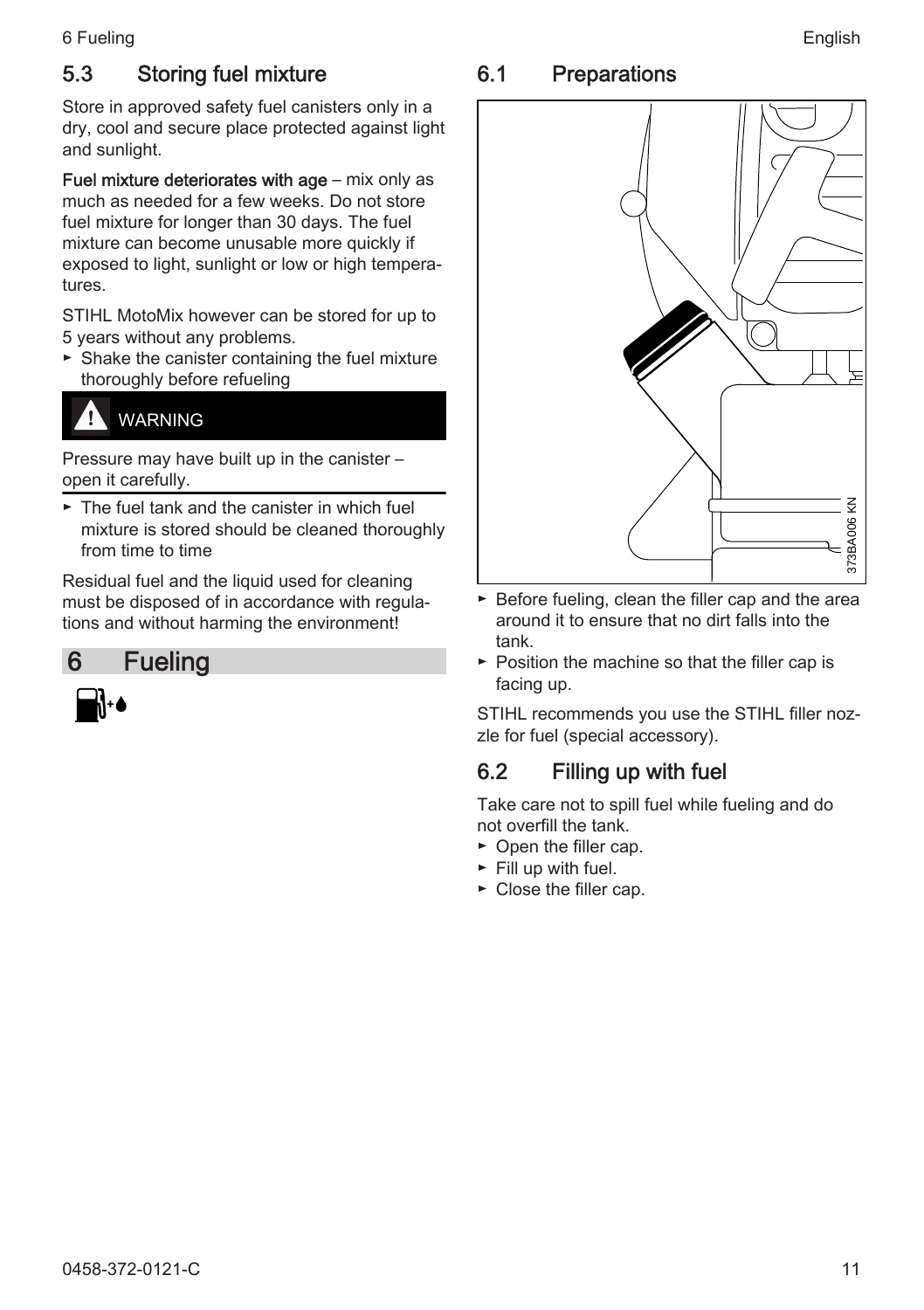<span id="page-11-0"></span>

After fueling, tighten down the filler cap as securely as possible by hand.

# **Information Before You Start**

#### **NOTICE**

With the engine stopped and before starting, check the air intake grille between the backplate and powerhead for blockages and clean if nec‐ essary. A protective screen is available as a spe‐ cial accessory to keep the air intake clear.



► Move the setting lever to the idel position.

The throttle cable disconnects itself from the throttle trigger if the engine is not shut off in the idle position.

The throttle cable reconnects itself automatically when the setting lever is moved to the idle position.

# 8 Starting / Stopping the **Engine**

#### 8.1 Starting the Engine

► Observe safety precautions.





- ► Slide the stop switch (1) to  $\rightarrow$
- $\blacktriangleright$  Move setting lever (2) to center position starting throttle.

The setting lever enables you to select and hold any throttle position between (lower stop) idle and full throttle (upper stop).

Set the lever to the idle position before switching off the engine.

#### 8.1.1 Before Starting



► Close the stop cock (3) (set to upright posi‐ tion).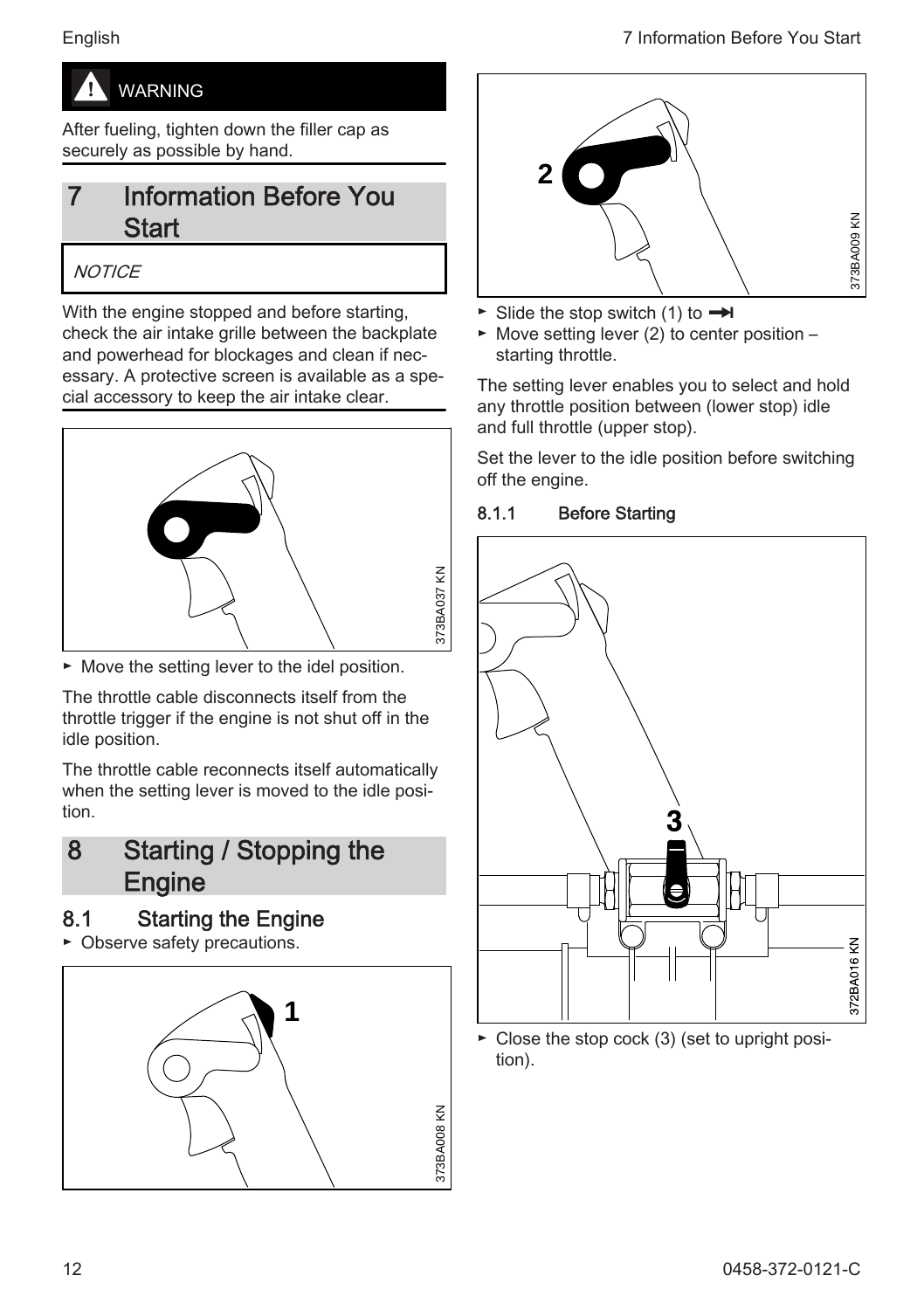#### 8.1.2 If the engine is cold





► Turn the choke knob to  $\overline{I}$ .

#### If the engine is warm

- ► Turn the choke knob to  $\equiv$ .
- ► Also use this setting if the engine has been running but is still cold.

#### 8.2 Cranking



- ► Place the unit securely on the ground and make sure that bystanders are well clear of the nozzle outlet.
- ► Make sure you have a firm footing: Hold the unit with your left hand on the housing and put one foot against the base plate to prevent it slipping.
- ► Hold the starter grip with your right hand.
- ► Pull the starter grip slowly until you feel it engage and then give it a brisk strong pull.

#### **NOTICE**

Do not pull out the starter rope all the way – it might otherwise break.

► Do not let the starter grip snap back. Guide it slowly back into the housing so that the starter rope can rewind properly.

#### When engine begins to fire



If the engine is cold:

► Move the choke knob to  $\overline{=}$  and continue cranking until the engine runs.

If the engine is warm:

► continue cranking until the engine runs.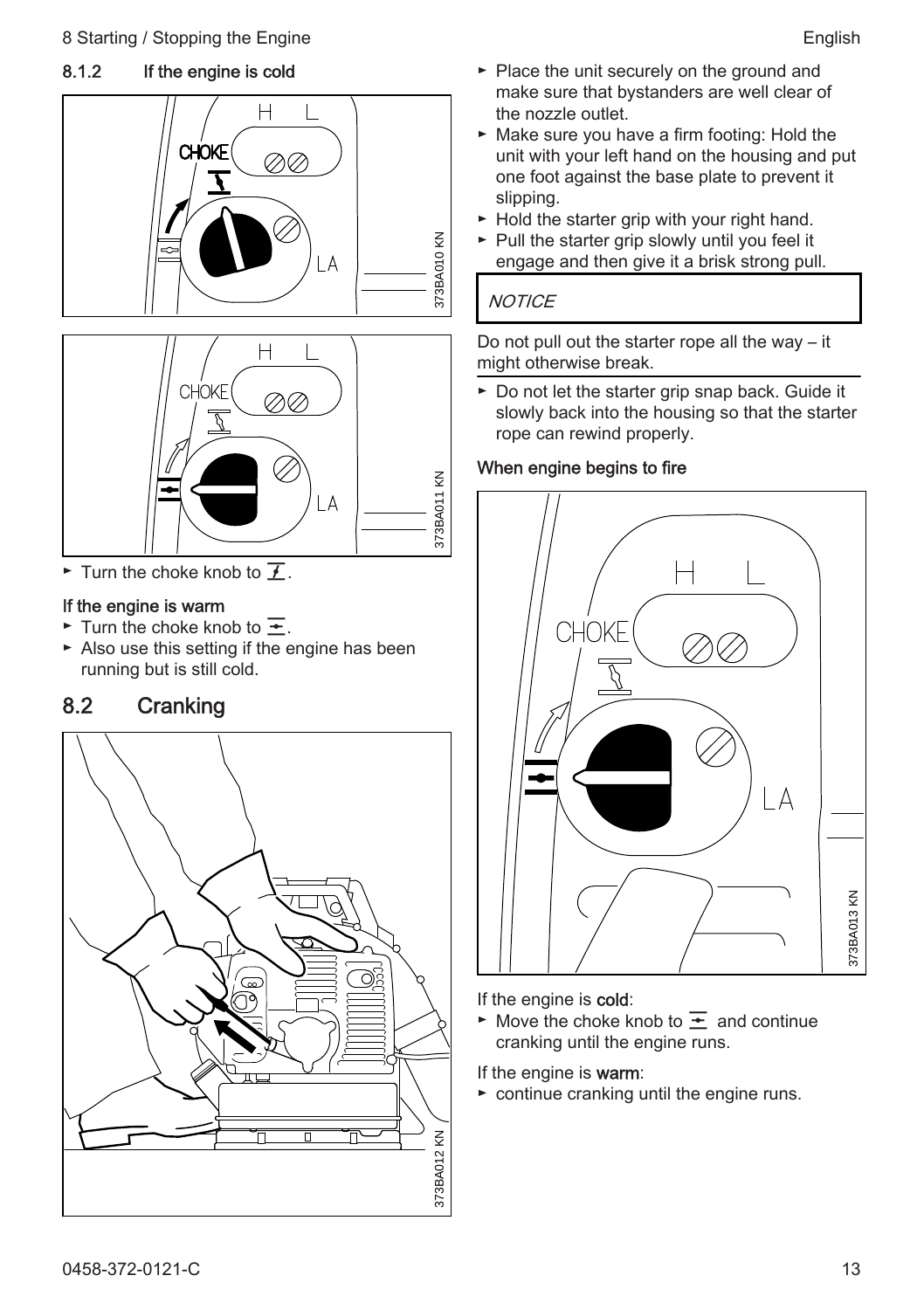# 8.3 As Soon as Engine Runs



 $\blacktriangleright$  Move setting lever (2) to lower stop – the engine settles down to idle speed.

# 8.4 Stopping the Engine



 $\blacktriangleright$  Move the stop switch (1) to  $\blacktriangleright$ 

# 8.5 Other Hints on Starting

#### 8.5.1 At very low outside temperatures

► Warm up the engine.

As soon as the engine runs:

- ► Move setting lever to lower stop the engine settles down to idle speed.
- ► Open throttle slightly warm up the engine for a short period.

#### 8.5.2 If engine does not start

If you did not turn the choke knob to  $\overline{\div}$  quickly enough after the engine began to fire, the combustion chamber is flooded.

- ► Remove the spark plug see "Spark Plug".
- ► Dry the spark plug.
- ► Open the throttle wide.
- ► Crank the engine several times with the starter to clear the combustion chamber.
- ► Install the spark plug see "Spark Plug".
- ► Slide the stop switch to **→** and set the choke knob to  $\overline{\div}$  – even if the engine is cold.
- ► Now start the engine.

<span id="page-13-0"></span>English 9 Calculating Required Quantity of Solution

#### 8.5.3 If fuel tank has been run completely dry and then refueled

► Pull the starter rope several times to prime the fuel system.

# 9 Calculating Required Quantity of Solution

# 9.1 Determining surface area (m<sup>2</sup>)

In the case of ground crops, simply multiply the length of the field by its width.

The surface area of high-growing plants is calcu‐ lated approximately by measuring the length of the rows and the average height of the foliage. The result is multiplied by the number of rows and then by two if both sides have to be treated.

The surface area in hectares is obtained by dividing the number of square meters by 10,000.

#### Example:

A field 120 meters long and 30 meters wide has to be treated with a pesticide.

Area:

120 m  $\times$  30 m = 3,600 m<sup>2</sup>

 $3,600 / 10,000 = 0.36$  ha

## 9.2 Determining quantity of active ingredient

Refer to the instructions supplied with the active ingredient to determine:

- Required quantity of active ingredient for 1 hectare (ha).
- Concentration of active ingredient (mix ratio).

Multiply the required quantity of active ingredient for 1 hectare by the area determined in hectares. The result is the quantity of active ingredient required for the area to be treated.

#### Example:

According to the maker's instructions, 0.4 liters of active ingredient are required per hectare to obtain a concentration of 0.1%.

Quantity of active ingredient:

#### 0.4 (I/ha)  $\times$  0.36 (ha) = 0.144 l

# 9.3 Determining quantity of solution

The quantity of solution required is calculated as follows:

 $T_{W}$  x 100 =  $T_{B}$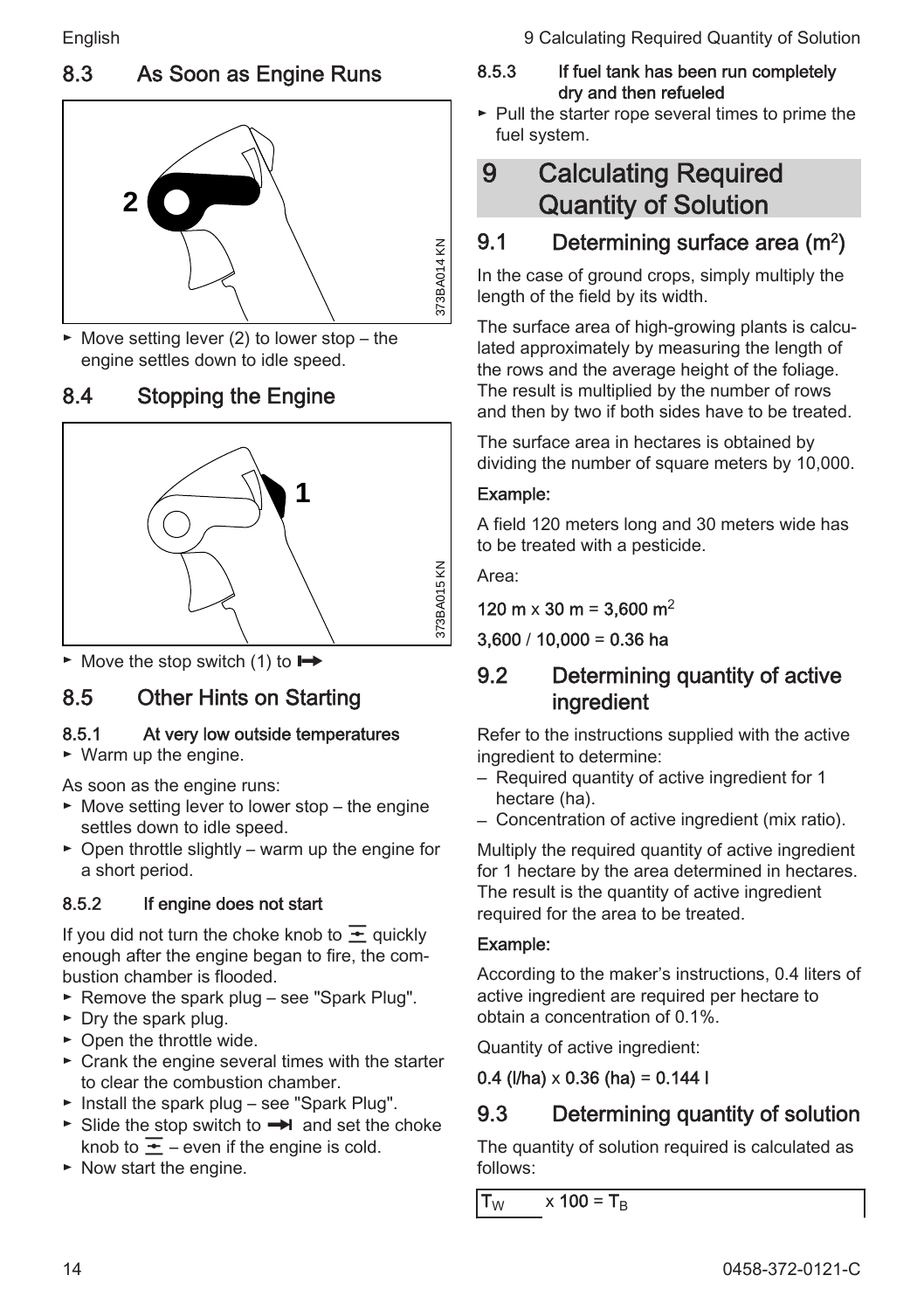#### <span id="page-14-0"></span>K

 $T_W$  = Quantity of active ingredient in liters

 $K K =$  Concentration in %

 $T<sub>B</sub>$  = Required quantity of solution in liters

#### Example:

The calculated quantity of active ingredient is 0.144 liters. According to the maker's instruc‐ tions, the concentration is 0.1%.

Quantity of solution:

| 0.1441 | $\vert x \vert 100 = 144 \vert$ |
|--------|---------------------------------|
| 0.1%   |                                 |

#### 9.4 Determining walking speed

Carry out a trial run with the machine fueled and the container filled with water. Operate the spray tube (swing it back and forth) as for the real run described below. Determine the distance walked in one minute.

Also use the trial run to check the selected work‐ ing width. The best working width for low-growing crops is 4–5 m. Mark the working width with stakes.

Dividing the distance walked in meters by the time in minutes gives you the walking speed in meters per minute (m/min).

#### Example:

The distance covered in one minute is 10 meters.

Walking speed:

| 10 <sub>m</sub> | l= 10 m/min |
|-----------------|-------------|
| l 1 min         |             |

## 9.5 Determining discharge rate

The setting of the metering unit is calculated as follows:

| $ V_a $ ) x $V_b$ (m/min) x b(m) | $= V_c(l/min)$ |
|----------------------------------|----------------|
| $ A(m^2) $                       |                |

 $V_a$  = Quantity of solution

 $v<sub>b</sub>$  = Walking speed

 $\mathsf{V}_{\rm c}$  = Discharge rate

 **= Working width** 

 $A = Area$ 

#### Example:

The values determined above and a working width of 4 meters require the following setting on the metering unit:

| 144   x 10 (m/min) x 4 m | $= 1.6$ I/min |
|--------------------------|---------------|
| 3600 $m2$                |               |

Hectares (ha) have to be converted into  $m<sup>2</sup>$  (ha x  $10,000 = m<sup>2</sup>$ ).

To adjust the required discharge rate see "Meter‐ ing Unit".

## 10 Metering Unit

## 10.1 Stop cock



- $\blacktriangleright$  The stop cock (1) is closed when the lever is upright.
- $\blacktriangleright$  The stop cock (1) is open when the lever is parallel to the hose.
- ► Adjust the discharge rate with the metering knob – not the stop cock.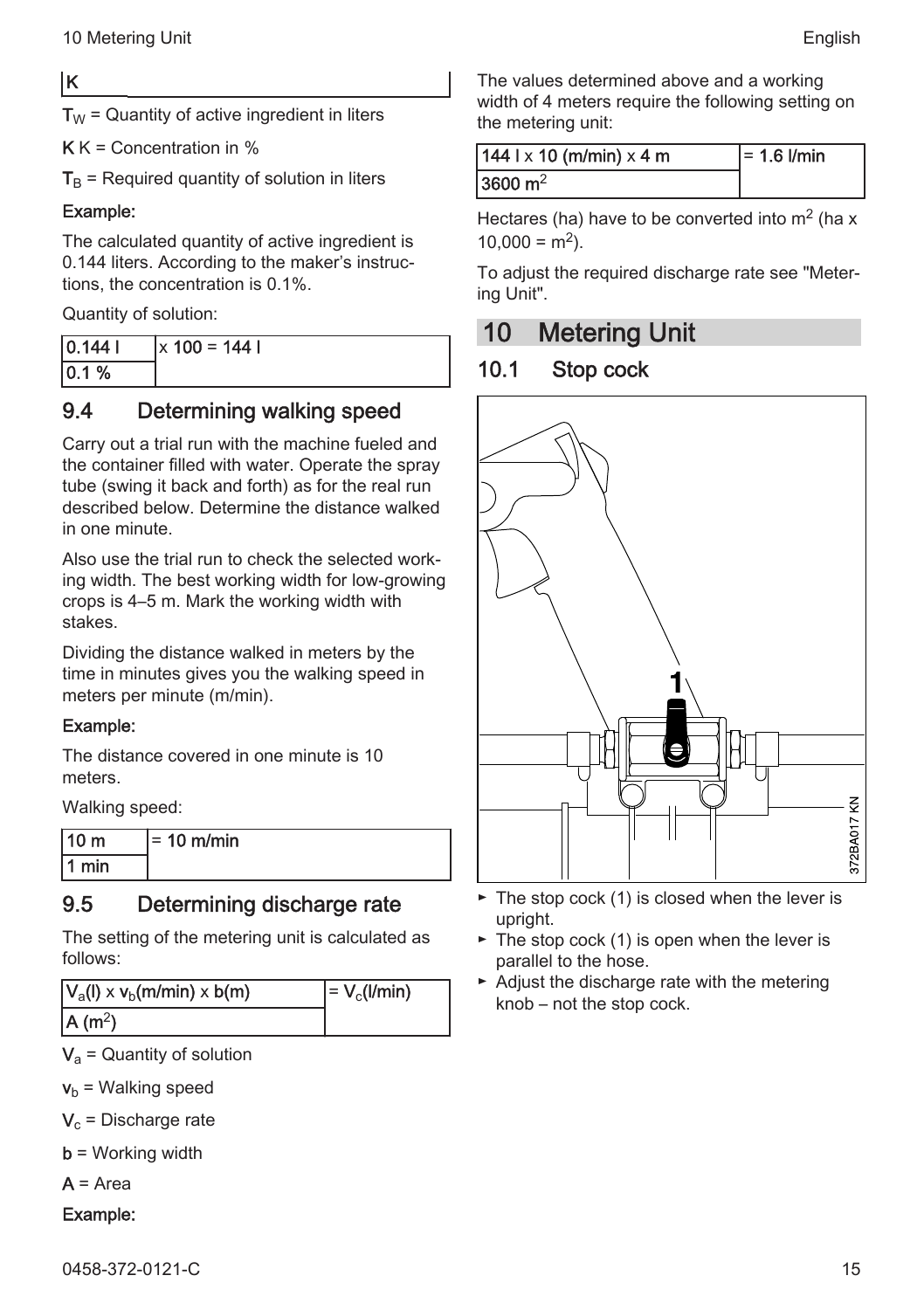## <span id="page-15-0"></span>10.2 Metering knob



► The discharge rate can be infinitely varied by turning the metering knob (2) on the noz‐ zle (3).

Position  $1 =$  minimum flow rate

Position  $6 =$  maximum flow rate

The numbers on the metering knob must be lined up with the lug (4) under the knob.

#### 10.3 Discharge rate without pres‐ sure pump

#### Standard metering knob

Discharge rate in l/min

| Knob set-<br>ting | $-30^\circ$ | Blower tube angle | $+30^\circ$ |  |  |
|-------------------|-------------|-------------------|-------------|--|--|
|                   |             |                   |             |  |  |
|                   | 0.384       | 0.290             | 0.257       |  |  |
| 2                 | 1.062       | 0.908             | 0.782       |  |  |
| 3                 | 1.947       | 1.614             | 1.336       |  |  |
| $\overline{4}$    | 2.848       | 2.402             | 1.903       |  |  |
| 5                 | 3.471       | 2.993             | 2.413       |  |  |
| 6                 | 3.844       | 3.251             | 2.526       |  |  |

#### ULV metering knob

Discharge rate in l/min

| Knob set-<br>ting | Blower tube angle<br>$-30^\circ$ | ∩°             | $+30^\circ$    |
|-------------------|----------------------------------|----------------|----------------|
| 0.5               | 0.054                            | 0.041          | 0.043          |
| 0.65<br>0.8       | 0.087<br>0.138                   | 0.077<br>0.117 | 0.064<br>0.098 |

#### 10.4 Discharge rate with pressure pump (special accessory)

#### Standard metering knob

Discharge rate in l/min

| Knob set-<br>ting | Blower tube angle<br>$-30^\circ$ | ∩°             | $+30^\circ$    |
|-------------------|----------------------------------|----------------|----------------|
|                   | 0.654<br>1.666                   | 0.651<br>1.747 | 0.636<br>1.700 |
| 1.6<br>2          | 2.928                            | 2.896          | 2.864          |

#### ULV metering knob

Discharge rate in l/min

|       | n°          | $+30^\circ$       |
|-------|-------------|-------------------|
|       |             |                   |
| 0.142 | 0.132       | 0.128             |
| 0.216 | 0.212       | 0.203             |
| 0.352 | 0.403       | 0.377             |
|       | $-30^\circ$ | Blower tube angle |

#### 10.5 Checking metering unit

- ► Place the machine on the ground.
- ► Remove the baffle screen and pressure pump.
- ► Fill the container with water up to 10 liter mark.
- ► Set the metering knob to position 6.
- ► Start the machine.
- ► Hold the blower tube horizontally, run the engine at full throttle, spray the contents of the container down to the 5 liter mark and note the time taken.

The time required to spray 5 liters fluid should be between 140 and 170 seconds.

In case of deviations:

- ► Check the metering unit for contamination and clean it if necessary.
- ► Check engine setting and correct if necessary.

If there is no improvement, contact your dealer for assistance.

# 11 Filling the Container

- ► Stand the sprayer on a level surface.
- ► Close the stop cock.



 $\blacktriangleright$  Fill up with thoroughly mixed spray solution – do not exceed 13 liter mark (arrow).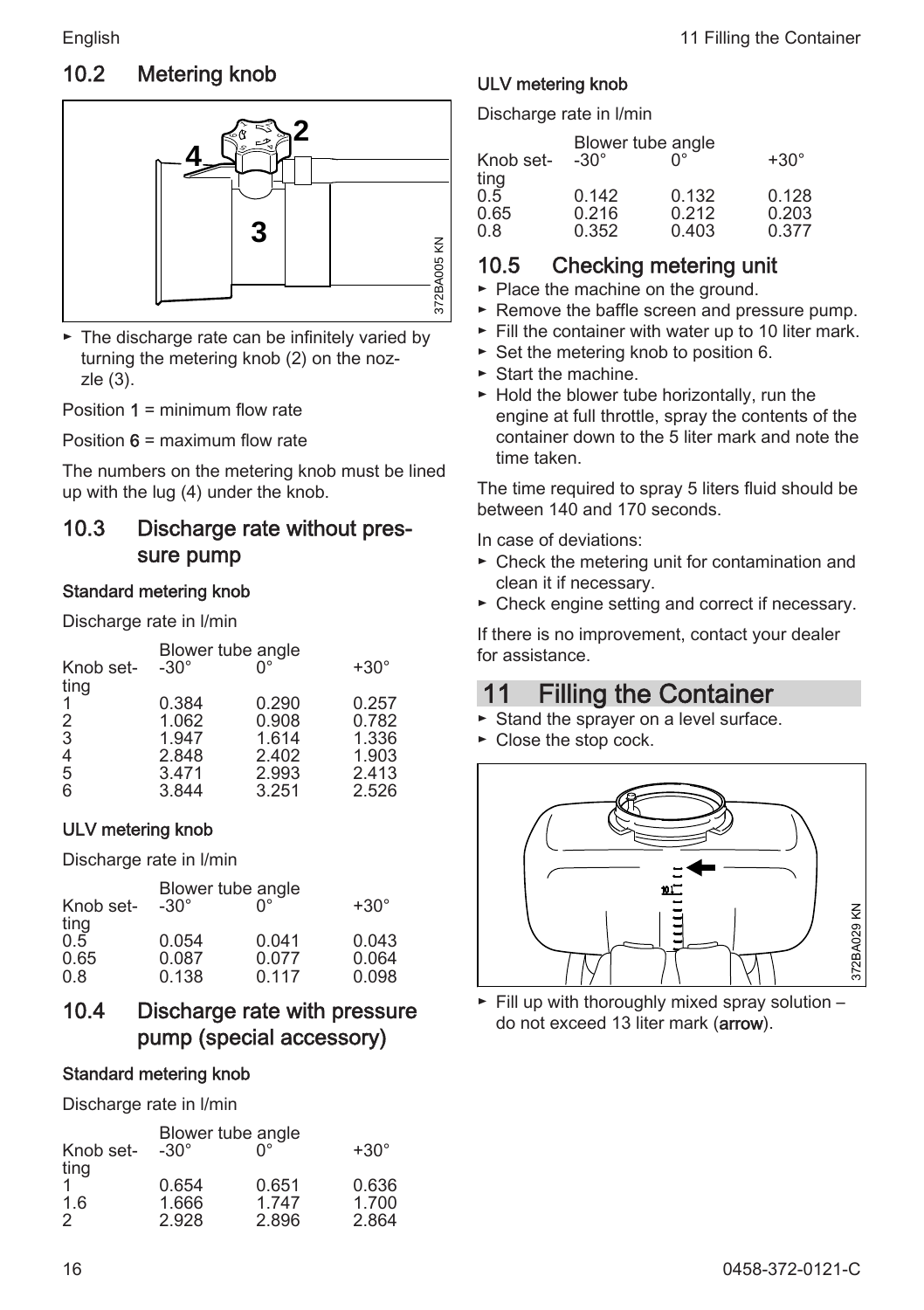<span id="page-16-0"></span>

- $\blacktriangleright$  The gasket (1) in the cap must always be lubricated with grease.
- ► Fit the cap and tighten it down firmly.

# 12 Mistblowing

► Stop cock must be fully open while mistblow‐ ing – do not vary the flow rate with the stop cock.

Different baffle screens enable the shape of the spray jet to be varied.

#### 12.1 Conical Screen



Spray solution is finely atomized – short, broad and dense spray mist.

## 12.2 Deflector Screen



Diverts spray jet at an angle – for under-leaf treatment of low-growing crops.

#### 12.3 Dual Deflector Screen



Splits the spray jet in two – allows two closely planted rows to be treated in one pass.

# 13 Cleaning the Air Filter

#### 13.1 If there is a noticeable loss of engine power



For Turn the choke knob to  $\overline{f}$ .

► Take out the screw (1) and remove the filter cover (2).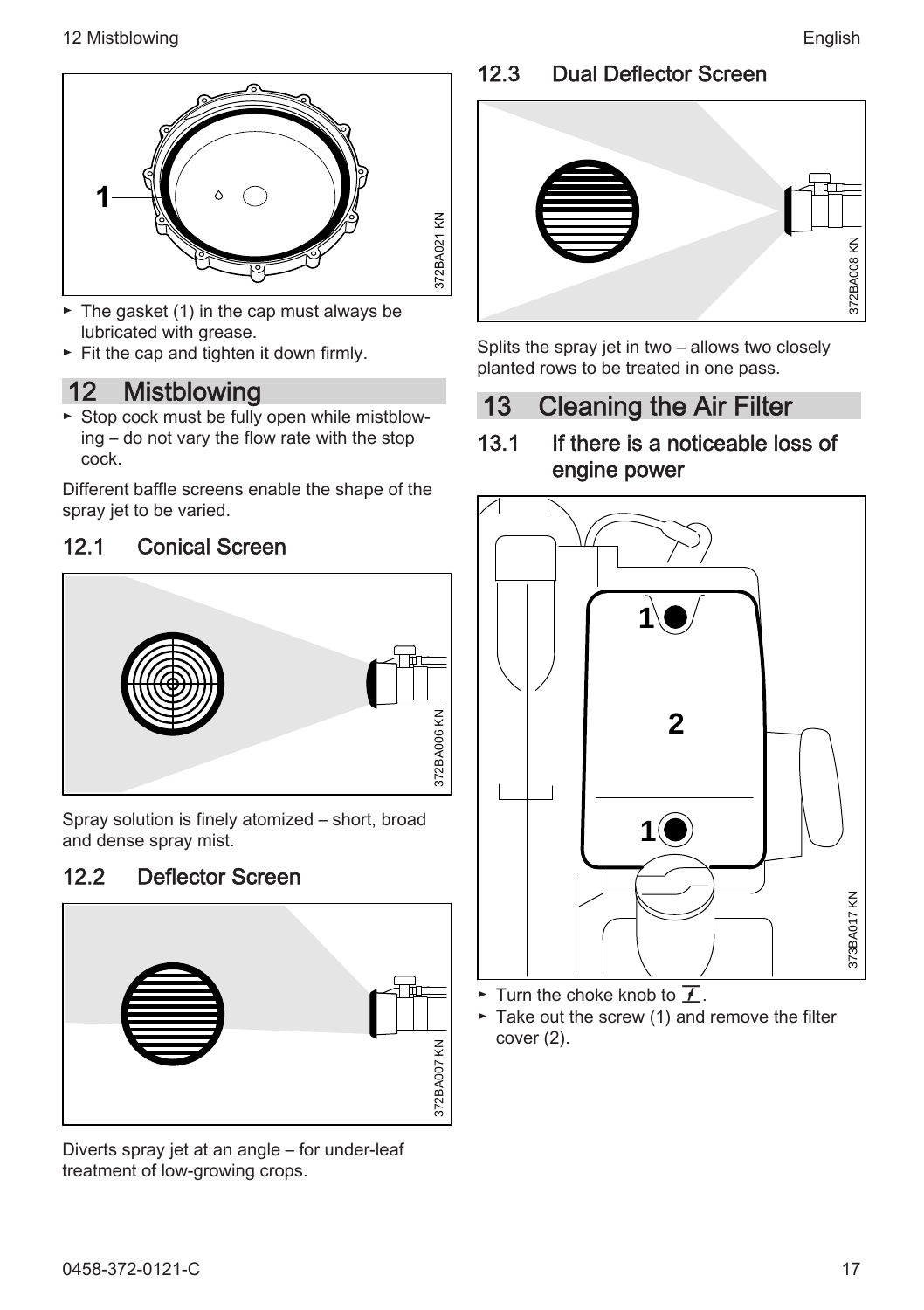<span id="page-17-0"></span>

► Remove the main filter (3) from the cover and inspect it – if it is dirty or damaged, fit a new one.

Always install a new prefilter together with the new main filter.

- $\blacktriangleright$  Take the prefilter (4) out of the filter cover.
- $\blacktriangleright$  If prefilter is wet, dry it then knock it out on the palm of your hand or blow it out with com‐ pressed air.

Always replace a damaged prefilter.

- ► Clean loose dirt from the filter cover and filter chamber.
- $\blacktriangleright$  Install the main filter (3) and prefilter (4) in the filter cover
- ► Fit the cover on the filter base (5) and tighten it down firmly.

# 14 Adjusting the Carburetor

The carburetor comes from the factory with a standard setting.

This setting provides an optimum fuel-air mixture under most operating conditions.

With this carburetor it is only possible to adjust the high speed and low speed screws within fine limits.

## 14.1 Standard Setting

- ► Shut off the engine.
- ► Check the air filter and clean or replace if nec‐ essary.

► Check the spark arresting screen (not in all models, country-specific) in the muffler and clean or replace if necessary.



- ► Carefully turn both adjusting screws counter‐ clockwise as far as stop.
- ► The high speed screw (H) is 1/4 turn open.
- ► The low speed screw (L) is 1/4 turn open.

# 14.2 Adjusting Idle Speed

- ► Carry out the standard setting.
- ► Start and warm up the engine.



#### 14.2.1 Engine stops while idling

► Turn the idle speed screw (LA) slowly clock‐ wise until the engine runs smoothly.

#### 14.2.2 Erratic idling behavior, engine stops even though setting of LA screw has been corrected, poor acceleration

Idle setting is too lean

► Turn the low speed screw (L) counterclock‐ wise, no further than stop, until the engine runs and accelerates smoothly.

#### 14.2.3 Erratic idling behavior

Idle setting is too rich

► Turn the low speed screw (L) clockwise, no further than stop, until the engine runs and accelerates smoothly.

It is usually necessary to change the setting of the idle speed screw (LA) after every correction to the low speed screw (L).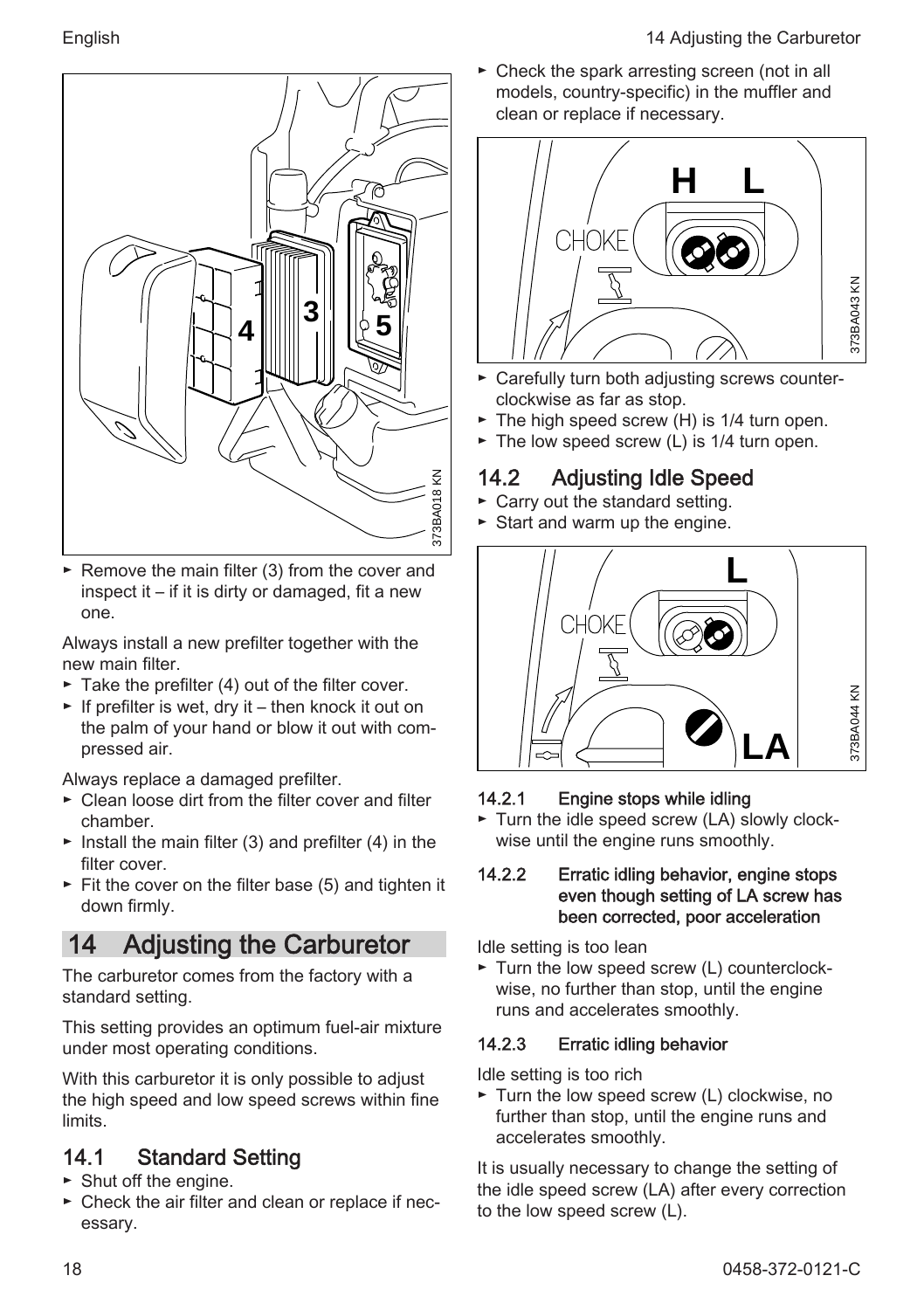#### <span id="page-18-0"></span>14.3 Fine Tuning for Operation at **High Altitude**

A slight correction of the setting may be neces‐ sary if engine does not run satisfactorily:

- ► Carry out the standard setting.
- ► Warm up the engine.
- ► Turn high speed screw (H) slightly clockwise (leaner) – no further than stop.

#### **NOTICE**

After returning from high altitude, reset the car‐ buretor to the standard setting.

If the setting is too lean there is a risk of engine damage due to insufficient lubrication and over‐ heating.

## 15 Spark Arresting Screen in **Muffler**

# WARNING

To reduce the risk of fire caused by hot particles escaping from the machine, never operate the machine without a spark arresting screen, or with the spark arresting screen damaged. Do not modify the muffler or spark arresting screen.

#### **NOTICE**

According to the law or regulations in some countries or states, certain operations may only be carried out if a properly serviced spark arrest‐ ing screen is provided.



If the engine power is decreasing or does not run smoothly at maximum RPM, check the spark arresting screen (not available in all versions) in the muffler.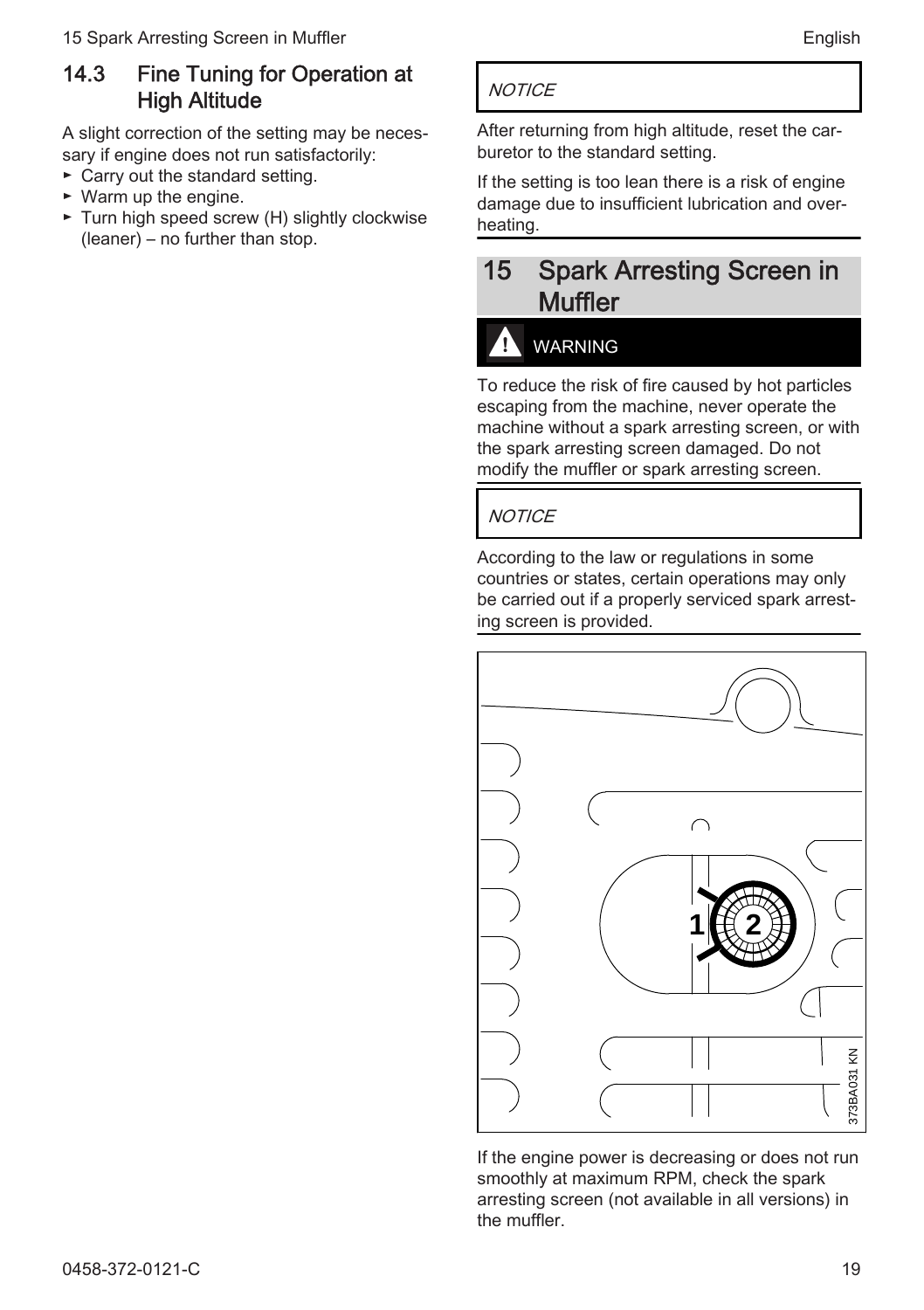# <span id="page-19-0"></span>WARNING

#### Wait for the engine to cool down completely before performing this work.

- ► Use suitable tool to squeeze ends of clip (1) together and then remove the clip.
- ► Pull the spark arresting screen (2) out of the muffler.
- ► Clean the spark arresting screen if necessary.
- ► Replace the spark arresting screen if it is dam‐ aged or heavily carbonized.

# 16 Spark Plug

- ► If the engine is down on power, difficult to start or runs poorly at idle speed, first check the spark plug.
- ► Fit a new spark plug after about 100 operating hours – or sooner if the electrodes are badly eroded. Install only suppressed spark plugs of the type approved by STIHL – see "Specifica‐ tions".

## 16.1 Removing the Spark Plug

► Move the stop switch to 0.



- ► Pull boot off the spark plug.
- ► Unscrew the spark plug.

# 16.2 Checking the Spark Plug



- ► Clean dirty spark plug.
- ► Check electrode gap (A) and readjust if neces‐ sary – see "Specifications".
- ► Rectify the problems which have caused foul‐ ing of the spark plug.

Possible causes are:

- Too much oil in fuel mix.
- Dirty air filter.
- Unfavorable running conditions.



# WARNING

Arcing may occur if the adapter nut (1) is loose or missing. Working in an easily combustible or explosive atmosphere may cause a fire or an explosion. This can result result in serious injuries or damage to property.

► Use resistor type spark plugs with a properly tightened adapter nut.

## 16.3 Installing the spark plug

- ► Fit the spark plug by hand and screw it in
- ► Tighten spark plug with combination wrench
- ► Press the spark plug boot firmly onto the spark plug

# 17 Storing the Machine

► Store the machine in a dry, frost-free and secure location. Keep out of the reach of children and other unauthorized persons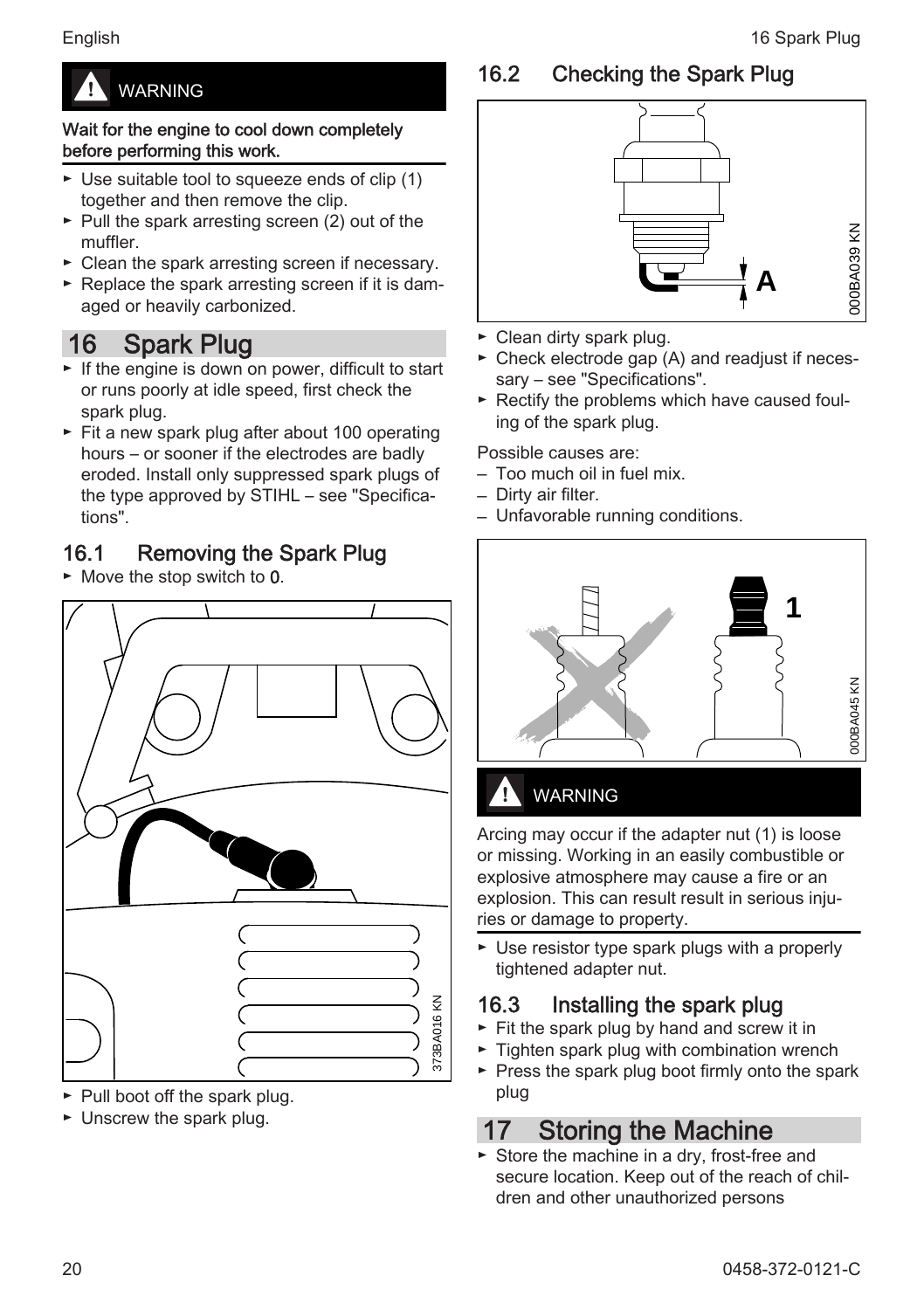#### <span id="page-20-0"></span>17.1 If not used for periods of about 30 days or longer

- ► Drain and clean the fuel tank in a well ventila‐ ted area.
- ► Dispose of fuel properly in accordance with local environmental requirements.
- ► If a manual fuel pump is fitted: Press the man‐ ual fuel pump at least 5 times.

## 18 Maintenance and Care

- ► Start the engine and run it at idling speed until it stops
- ► Thoroughly clean the machine, especially the cylinder fins and air filter
- ► Do not expose the solution container to direct sunlight for unnecessarily long periods. UV rays can make the container material brittle, which could result in leaks or breakage.

| The following intervals apply for normal operating<br>conditions. The specified intervals must be short-<br>ened accordingly when working for longer than nor-<br>mal or under difficult cutting conditions (extensive<br>dust, etc.). |                                                         | Before starting work    | At the end of work and/or daily | Whenever tank is refilled | Weekly | Monthly | Annually | If faulty | If damaged | As required |
|----------------------------------------------------------------------------------------------------------------------------------------------------------------------------------------------------------------------------------------|---------------------------------------------------------|-------------------------|---------------------------------|---------------------------|--------|---------|----------|-----------|------------|-------------|
| Complete machine                                                                                                                                                                                                                       | Visual inspection (condi- X<br>tion, leaks)             |                         |                                 | $\boldsymbol{\mathsf{x}}$ |        |         |          |           |            |             |
|                                                                                                                                                                                                                                        | Clean                                                   |                         | $\overline{\mathbf{x}}$         |                           |        |         |          |           |            |             |
| Control handle                                                                                                                                                                                                                         | <b>Function test</b>                                    | x                       |                                 | X                         |        |         |          |           |            |             |
| Air filter                                                                                                                                                                                                                             | Clean                                                   |                         |                                 |                           |        |         |          | X         |            |             |
|                                                                                                                                                                                                                                        | replace                                                 |                         |                                 |                           |        |         |          |           | X          |             |
| Manual fuel pump (if                                                                                                                                                                                                                   | check                                                   | $\overline{\mathbf{x}}$ |                                 |                           |        |         |          |           |            |             |
| present)                                                                                                                                                                                                                               | Have repaired by a spe-<br>cialist dealer <sup>2)</sup> |                         |                                 |                           |        |         |          |           | X          |             |
| Fuel pickup body in fuel                                                                                                                                                                                                               | check                                                   |                         |                                 |                           |        |         |          | X         |            |             |
| tank                                                                                                                                                                                                                                   | replace                                                 |                         |                                 |                           |        |         | X        |           |            | <b>X</b>    |
| Fuel tank                                                                                                                                                                                                                              | Clean                                                   |                         |                                 |                           |        | x       |          |           |            |             |
| Carburetor                                                                                                                                                                                                                             | Check idle speed                                        | $\overline{\mathbf{x}}$ |                                 | X                         |        |         |          |           |            |             |
|                                                                                                                                                                                                                                        | Readjust idle speed                                     |                         |                                 |                           |        |         |          |           |            | X           |
| Spark plug                                                                                                                                                                                                                             | Adjust electrode gap                                    |                         |                                 |                           |        |         |          | X         |            |             |
|                                                                                                                                                                                                                                        | Replace after every 100<br>hours of operation           |                         |                                 |                           |        |         |          |           |            |             |
| Intake port for cooling air                                                                                                                                                                                                            | Visual inspection                                       |                         | $\overline{\mathsf{x}}$         |                           |        |         |          |           |            |             |
|                                                                                                                                                                                                                                        | Clean                                                   |                         |                                 |                           | X      |         |          |           |            |             |
| Spark arresting screen <sup>1)</sup>                                                                                                                                                                                                   | Check if installed                                      | X.                      |                                 |                           |        |         |          |           |            |             |
| in muffler                                                                                                                                                                                                                             | Check or replace <sup>2)</sup>                          |                         |                                 |                           |        |         | X        |           |            |             |
| All accessible screws.<br>nuts and bolts (not<br>adjusting screws)                                                                                                                                                                     | Tighten                                                 |                         |                                 |                           |        |         |          |           |            | X           |
| Solution container with<br>hose                                                                                                                                                                                                        | Visual inspection (condi- $\mathsf{X}$<br>tion, leaks)  |                         |                                 |                           |        |         |          |           |            |             |
|                                                                                                                                                                                                                                        | Clean                                                   |                         | X                               |                           |        |         |          |           |            |             |
| Strainer in solution con-<br>tainer                                                                                                                                                                                                    | Clean or replace                                        |                         |                                 |                           |        |         |          |           | X          | X           |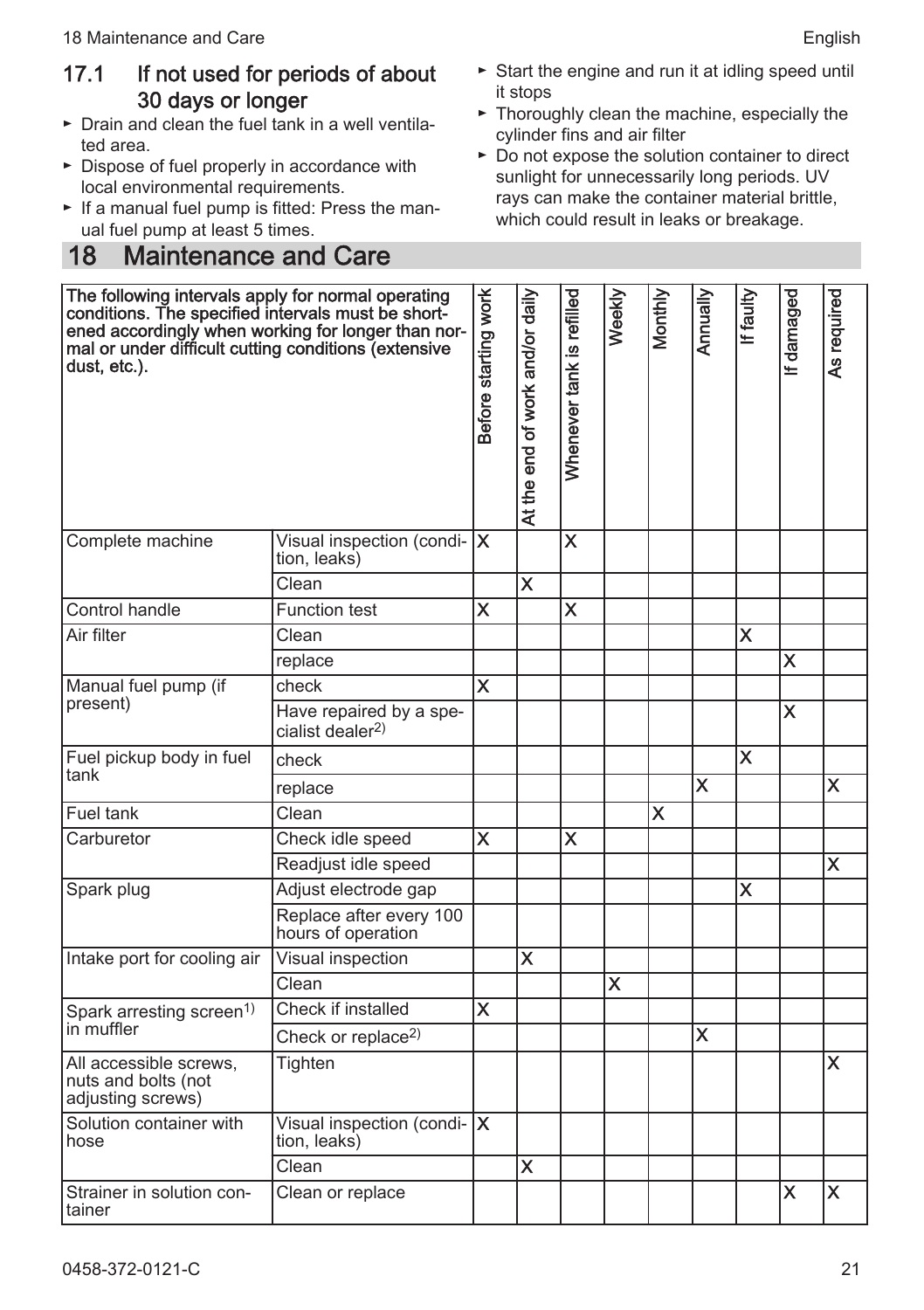<span id="page-21-0"></span>

| The following intervals apply for normal operating<br>conditions. The specified intervals must be short-<br> ened accordingly when working for longer than nor-<br>mal or under difficult cutting conditions (extensive<br> dust, etc.). |                                                | Before starting work | $\frac{d}{d}$<br>of work and/or<br>At the end | Whenever tank is refilled | Weekly | Monthly | Annually | If faulty | If damaged | As required |
|------------------------------------------------------------------------------------------------------------------------------------------------------------------------------------------------------------------------------------------|------------------------------------------------|----------------------|-----------------------------------------------|---------------------------|--------|---------|----------|-----------|------------|-------------|
| Output regulating valve                                                                                                                                                                                                                  | check                                          |                      |                                               |                           |        | X       |          | X         |            |             |
| Anti-vibration elements                                                                                                                                                                                                                  | check                                          | X                    |                                               |                           |        |         |          | X         |            | X           |
|                                                                                                                                                                                                                                          | Have replaced by serv-<br>icing dealer $^{2)}$ |                      |                                               |                           |        |         |          |           | X          |             |
| IAir intake screen                                                                                                                                                                                                                       | check                                          | X                    |                                               | X                         |        |         |          |           |            |             |
|                                                                                                                                                                                                                                          | Clean                                          |                      |                                               |                           |        |         |          |           |            | X           |
| Safety information label                                                                                                                                                                                                                 | replace                                        |                      |                                               |                           |        |         |          |           | X          |             |
| 1) present only in some countries<br><sup>2)</sup> STIHL recommends STIHL dealers                                                                                                                                                        |                                                |                      |                                               |                           |        |         |          |           |            |             |

# 19 Minimize Wear and Avoid Damage

Observing the instructions in this manual helps reduce the risk of unnecessary wear and dam‐ age to the power tool.

The power tool must be operated, maintained and stored with the due care and attention described in this owner's manual.

The user is responsible for all damage caused by non-observance of the safety precautions, oper‐ ating and maintenance instructions in this man‐ ual. This includes in particular:

- Alterations or modifications to the product not approved by STIHL.
- Using tools or accessories which are neither approved or suitable for the product or are of a poor quality.
- Using the product for purposes for which it was not designed.
- Using the product for sports or competitive events.
- Consequential damage caused by continuing to use the product with defective components.

# 19.1 Maintenance Work

All the operations described in the "Maintenance Chart" must be performed on a regular basis. If these maintenance operations cannot be per‐ formed by the owner, they should be performed by a servicing dealer.

STIHL recommends that you have servicing and repair work carried out exclusively by an author‐ ized STIHL servicing dealer. STIHL dealers are regularly given the opportunity to attend training courses and are supplied with the necessary technical information.

If these maintenance operations are not carried out as specified, the user assumes responsibility for any damage that may occur. Among other parts, this includes:

- Damage to the engine due to neglect or defi‐ cient maintenance (e.g. air and fuel filters), incorrect carburetor adjustment or inadequate cleaning of cooling air inlets (intake ports, cyl‐ inder fins).
- Corrosion and other consequential damage resulting from improper storage.
- Damage to the machine resulting from the use of poor quality replacement parts.

# 20 Parts Subject to Wear and Tear

# 20.1 Parts Subject to Wear and Tear

Some parts of the power tool are subject to nor‐ mal wear and tear even during regular operation in accordance with instructions and, depending on the type and duration of use, have to be replaced in good time. Among other parts, this includes:

– Filters (air, fuel)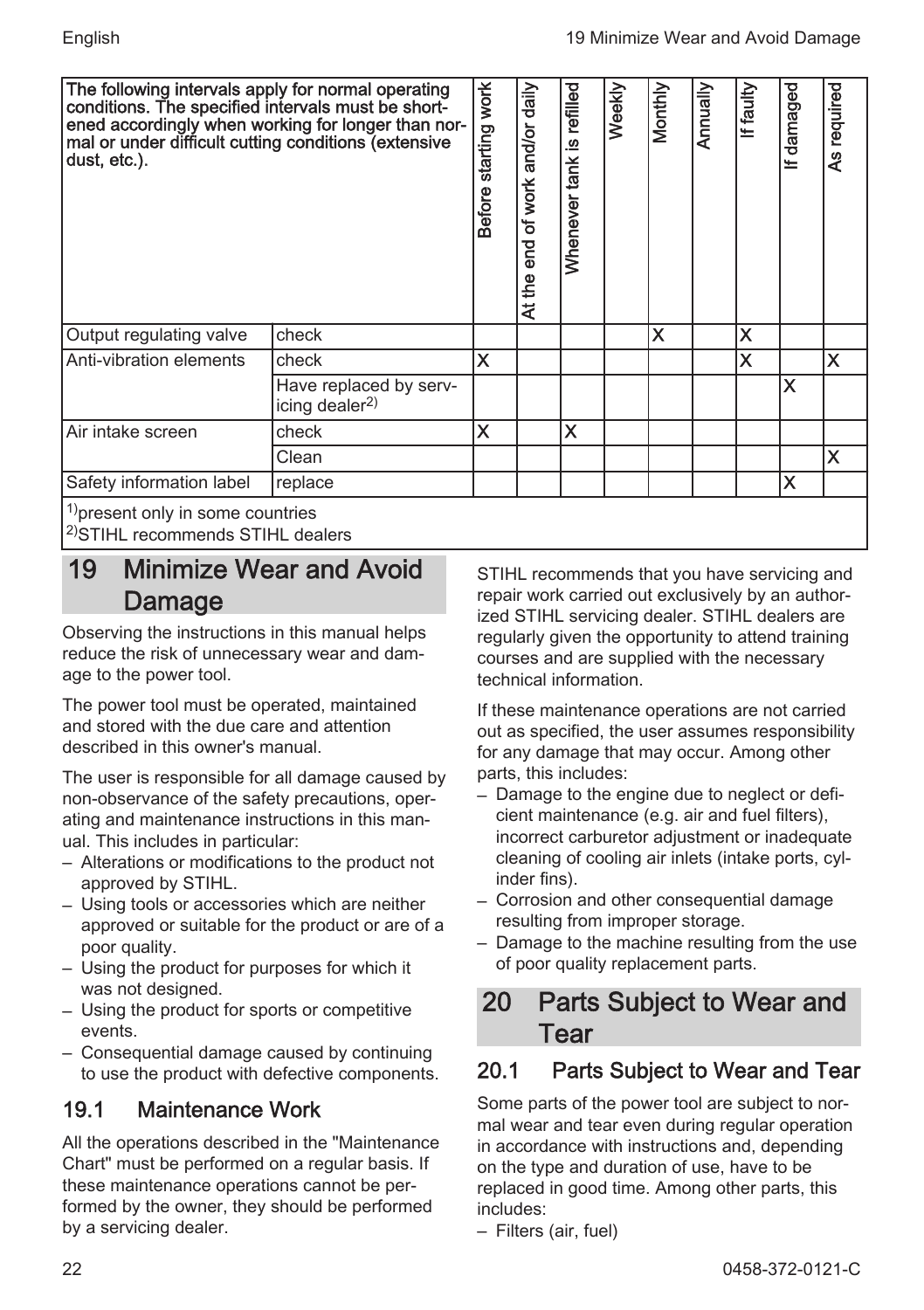- <span id="page-22-0"></span>– Rewind starter
- Spark plug
- Damping elements of anti-vibration system

# 21 Main Parts



- 1 Baffle screen
- 2 Standard nozzle
- 3 Metering knob
- 4 Extension tube
- 5 Throttle trigger
- 6 Setting lever
- 7 Stop switch
- 8 Control handle
- 9 Stop cock
- 10 Pleated hose
- 11 Harness
- 12 Backplate
- 13 Back padding
- 14 Air filter
- 15 Antivibration elements
- 16 Strap hook
- 17 Container cap
- 18 Container
- 19 Spark plug boot
- 20 Carburetor adjusting screws
- 21 Choke knob
- 22 Fuel filler cap
- 23 Starter grip
- 24 Fuel tank
- 25 Muffler
- # Serial number

# 22 Specifications

#### 22.1 Engine

Single cylinder two-stroke engine

Displacement: 56.5 cc<br>
Bore: 46 mm Bore: 46 mm<br>Stroke: 46 mm<br>34 mm Stroke: 34 mm Engine power to ISO 7293: 2.6 kW (3.5 bhp) Idle speed: 3,100 rpm Engine/blower speed dur‐ 7,500 rpm ing operation:

## 22.2 Ignition System

Electronic magneto ignition

Spark plug (resistor type): Bosch WSR 6 F, NGK BPMR 7 A<br>0.5 mm Electrode gap:

#### 22.3 Fuel System

All position diaphragm carburetor with integral fuel pump

Fuel tank capacity: 1500 cc (1.5 l)

#### 22.4 Blowing Performance

Air velocity: 101 m/s Max. air flow rate without blower tube 1260  $m^3/h$ Air flow rate with nozzle:  $750 \text{ m}^3/h$ 

#### 22.5 Spraying Attachment

Tank volume: 13 l<br>Quantity left in container: 0.1 l Quantity left in container: Mesh size of filler strainer: 1 mm Discharge rate (without pressure pump, infinitely variable): 0.257 – 3.844 l/min Spraying distance, horizon‐ 12 m tal:

#### 22.6 Weight

| Drv:                  | 11.1 kg |
|-----------------------|---------|
| Max. operating weight | 25.2 kg |
| (fueled and filled)   |         |

## 22.7 Sound and Vibration Levels

When determining sound and vibration levels, idling and the nominal maximum engine speed are taken into account in a ratio of 1:6.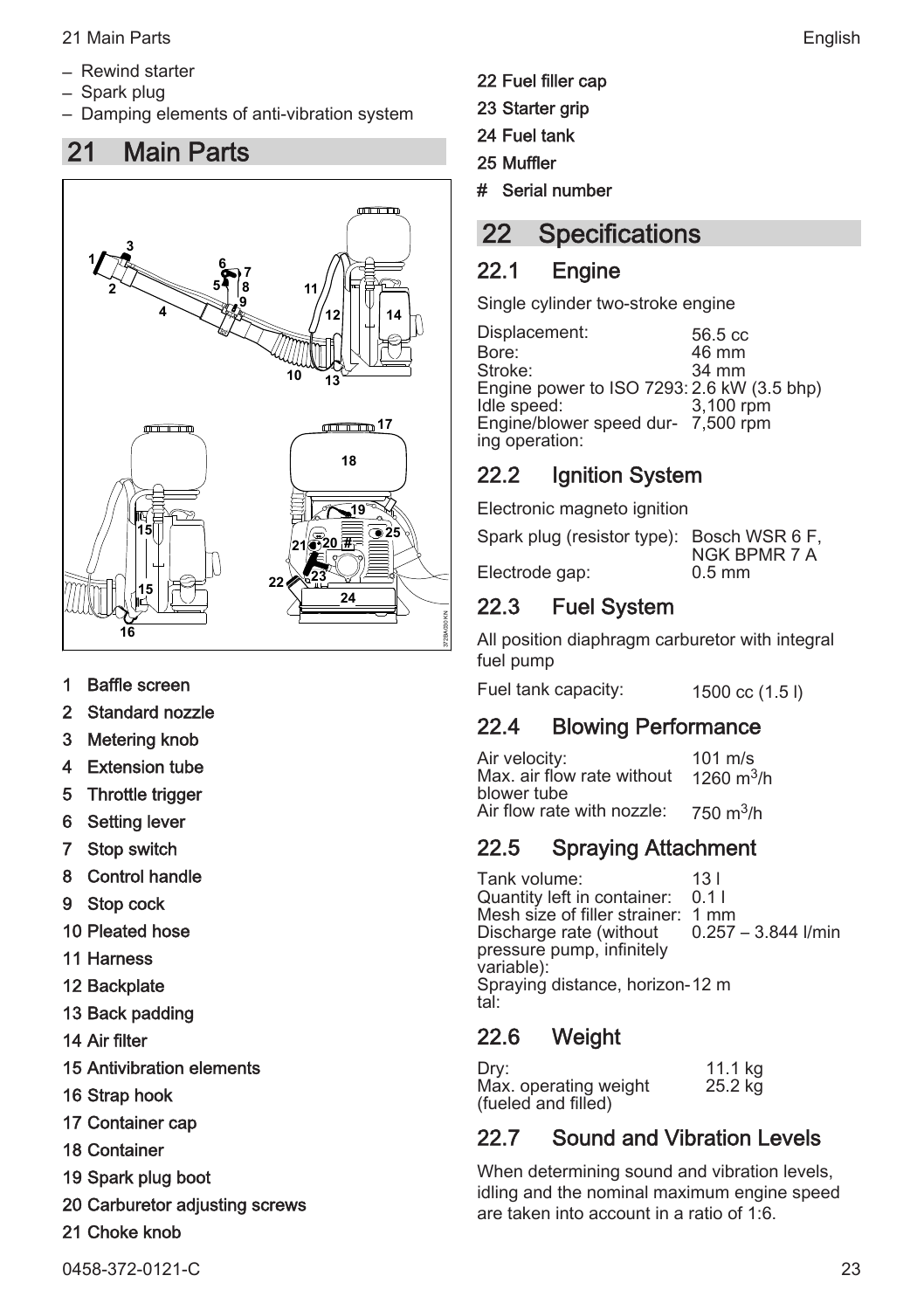<span id="page-23-0"></span>For further details concerning compliance with the Employers' Directive on Vibration 2002/44/FC, see www.stihl.com/vib/

22.8 Sound pressure level  $L_{\text{p}}$  in accordance with DIN 11201

SR 420: 101 dB(A)

22.9 Sound power level  $L_{\text{wee}}$  in accordance with DIN 3744

SR 420: 113 dB(A)

22.10 Vibration level  $a_{h\nu,eq}$  in accordance with ISO 8662

Handle, right<br>SR 420:  $\frac{9.3 \text{ m/s}^2}{2.3 \text{ m/s}^2}$  $2.3 \, \text{m/s}^2$ 

The K-factor in accordance with Directive 2006/42/EC is 2.0 dB(A) for the sound pressure level and sound power level; the K‑factor in accordance with Directive 2006/42/EC is 2.0 m/s<sup>2</sup> for the vibration level.

# 22.11 REACH

REACH is an EC regulation and stands for the Registration, Evaluation, Authorization and Restriction of Chemical substances.

For information on compliance with the REACH regulation (EC) No. 1907/2006 see

www.stihl.com/reach

# 22.12 Exhaust Emissions

The  $CO<sub>2</sub>$  value measured in the EU type approval procedure is specified at

www.stihl.com/co2

in the product-specific technical data.

The measured  $CO<sub>2</sub>$  value was determined on a representative engine in accordance with a standardized test procedure under laboratory conditions and does not represent either an explicit or implied guarantee of the performance of a specific engine.

The applicable exhaust emission requirements are fulfilled by the intended usage and mainte‐ nance described in this User Manual. The oper‐ ating license shall be void if the engine is modi‐ fied in any way.

# 23 Maintenance and Repairs

Users of this machine may only carry out the maintenance and service work described in this user manual. All other repairs must be carried out by a servicing dealer.

STIHL recommends that you have servicing and repair work carried out exclusively by an author‐ ized STIHL servicing dealer. STIHL dealers are regularly given the opportunity to attend training courses and are supplied with the necessary technical information.

When repairing the machine, only use replacement parts which have been approved by STIHL for this power tool or are technically identical. Only use high-quality replacement parts in order to avoid the risk of accidents and damage to the machine.

STIHL recommends the use of original STIHL replacement parts.

Original STIHL parts can be identified by the STIHL part number, the  $\boldsymbol{STIHL}$  logo and the STIHL parts symbol  $\mathbf{F}$  (the symbol may appear alone on small parts).

# 24 Disposal

Contact the local authorities or your STIHL serv‐ icing dealer for information on disposal.

Improper disposal can be harmful to health and pollute the environment.



- ► Take STIHL products including packaging to a suitable collection point for recycling in accord‐ ance with local regulations.
- ► Do not dispose with domestic waste.

# 25 **FC Declaration of Con**formity

ANDREAS STIHL AG & Co. KG Badstr. 115 D-71336 Waiblingen

Germany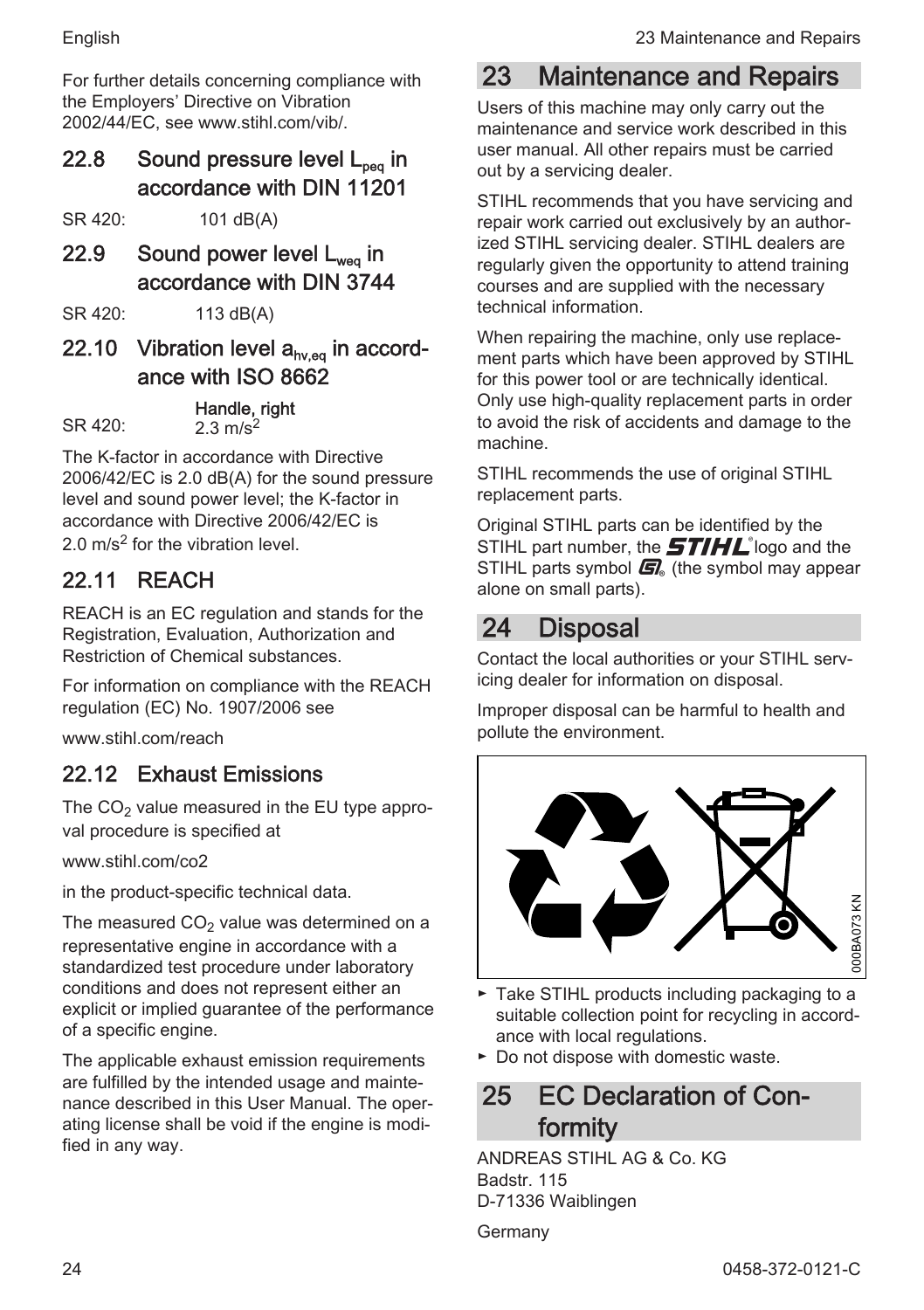<span id="page-24-0"></span>declares under our sole responsibility that

| Mistblower<br><b>STIHL</b><br>SR 420<br>Serial identification number: 4203 |
|----------------------------------------------------------------------------|
| 56.5cm <sup>3</sup>                                                        |
|                                                                            |

conforms to the relevant provisions of Directives 2011/65/EU, 2006/42/EC and 2014/30/EU and has been developed and manufactured in compliance with the following standards in the ver‐ sions valid on the date of production:

ISO 12100, EN 55012, EN 61000‑6‑1, EN ISO 28139

Technical documents deposited at:

ANDREAS STIHL AG & Co. KG Produktzulassung

The year of manufacture and serial number are applied to the product.

Done at Waiblingen, 03.02.2020

ANDREAS STIHL AG & Co. KG

pp

to Amarin

Dr. Jürgen Hoffmann Director Product Certification & Regulatory Affairs

 $C \in$